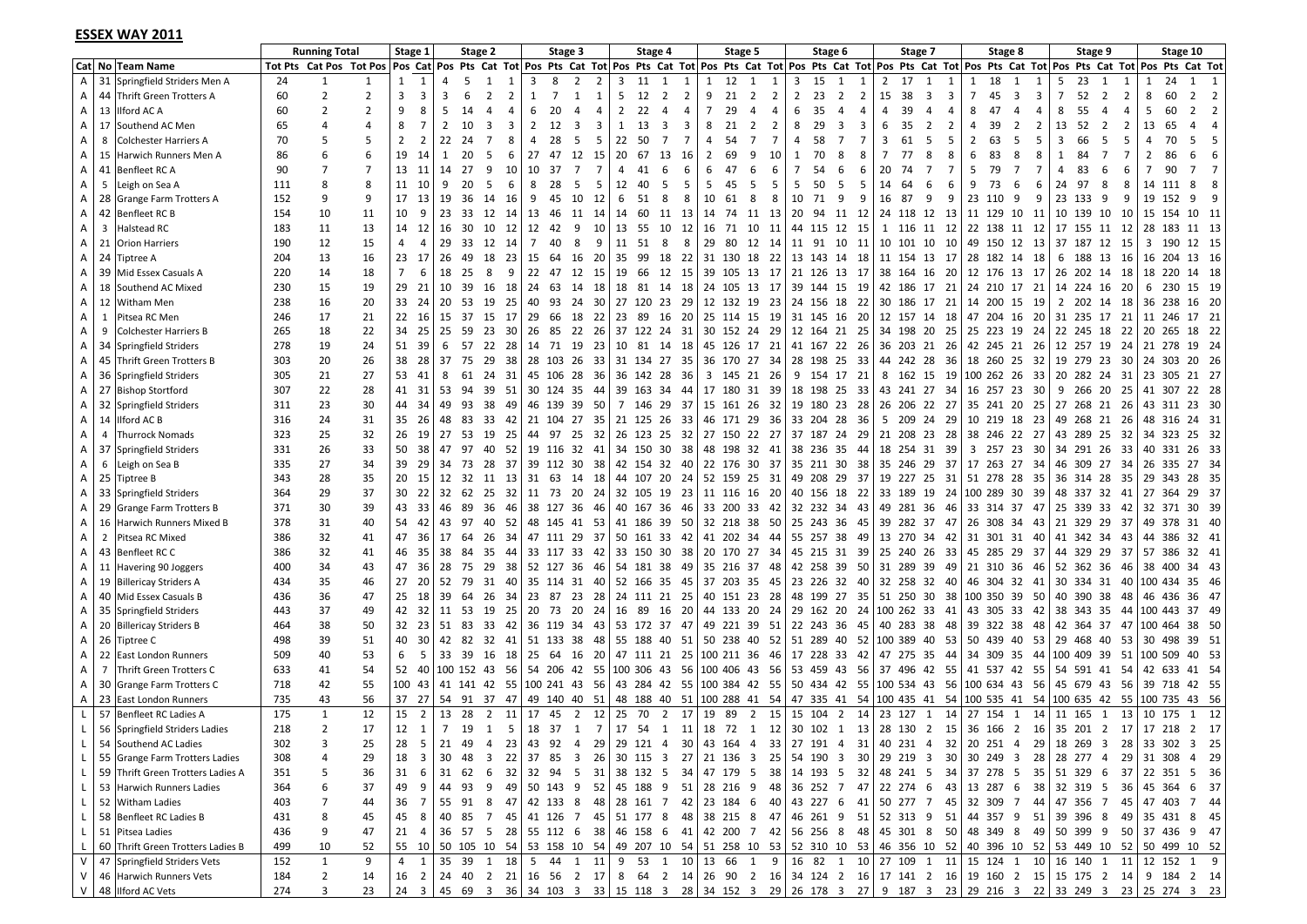| <b>Stage 1 Results</b> |                |     |                                    |               |  |  |  |  |  |  |
|------------------------|----------------|-----|------------------------------------|---------------|--|--|--|--|--|--|
| Pos                    | <b>Team</b>    | Cat | Name                               | <b>Points</b> |  |  |  |  |  |  |
| 1                      | 31             | Α   | Springfield Striders Men A         | 1             |  |  |  |  |  |  |
| $\overline{2}$         | 8              | А   | Colchester Harriers A              | 2             |  |  |  |  |  |  |
| 3                      | 44             | А   | <b>Thrift Green Trotters A</b>     | 3             |  |  |  |  |  |  |
| 4                      | 21             | А   | <b>Orion Harriers</b>              | 4             |  |  |  |  |  |  |
| 4                      | 47             | B   | Springfield Striders Vets          | 4             |  |  |  |  |  |  |
| 6                      | 22             | Α   | <b>East London Runners</b>         | 6             |  |  |  |  |  |  |
| 7                      | 39             | Α   | Mid Essex Casuals A                | 7             |  |  |  |  |  |  |
| 8                      | 17             | Α   | Southend AC Men                    | 8             |  |  |  |  |  |  |
| 9                      | 13             | Α   | <b>Ilford AC A</b>                 | 9             |  |  |  |  |  |  |
| 10                     | 42             | Α   | Benfleet RC B                      | 10            |  |  |  |  |  |  |
| 11                     | 5              | Α   | Leigh on Sea A                     | 11            |  |  |  |  |  |  |
| 12                     | 56             | C   | Springfield Striders Ladies        | 12            |  |  |  |  |  |  |
| 13                     | 41             | Α   | Benfleet RC A                      | 13            |  |  |  |  |  |  |
| 14                     | 3              | Α   | Halstead RC                        | 14            |  |  |  |  |  |  |
| 15                     | 57             | C   | Benfleet RC Ladies A               | 15            |  |  |  |  |  |  |
| 16                     | 46             | В   | <b>Harwich Runners Vets</b>        | 16            |  |  |  |  |  |  |
| 17                     | 28             | А   | Grange Farm Trotters A             | 17            |  |  |  |  |  |  |
| 18                     | 55             | С   | <b>Grange Farm Trotters Ladies</b> | 18            |  |  |  |  |  |  |
| 19                     | 15             | Α   | Harwich Runners Men A              | 19            |  |  |  |  |  |  |
| 20                     | 25             | Α   | <b>Tiptree B</b>                   | 20            |  |  |  |  |  |  |
| 21                     | 51             | С   | Pitsea Ladies                      | 21            |  |  |  |  |  |  |
| 22                     | $\mathbf{1}$   | А   | Pitsea RC Men                      | 22            |  |  |  |  |  |  |
| 23                     | 24             | А   | Tiptree A                          | 23            |  |  |  |  |  |  |
| 24                     | 48             | B   | <b>Ilford AC Vets</b>              | 24            |  |  |  |  |  |  |
| 25                     | 40             | Α   | Mid Essex Casuals B                | 25            |  |  |  |  |  |  |
| 26                     | 4              | Α   | <b>Thurrock Nomads</b>             | 26            |  |  |  |  |  |  |
| 27                     | 19             | А   | <b>Billericay Striders A</b>       | 27            |  |  |  |  |  |  |
| 28                     | 54             | C   | Southend AC Ladies                 | 28            |  |  |  |  |  |  |
| 29                     | 18             | Α   | Southend AC Mixed                  | 29            |  |  |  |  |  |  |
| 30                     | 33             | А   | Springfield Striders               | 30            |  |  |  |  |  |  |
| 31                     | 59             | C   | Thrift Green Trotters Ladies A     | 31            |  |  |  |  |  |  |
| 32                     | 20             | Α   | <b>Billericay Striders B</b>       | 32            |  |  |  |  |  |  |
| 33                     | 12             | А   | Witham Men                         | 33            |  |  |  |  |  |  |
| 34                     | 9              | Α   | <b>Colchester Harriers B</b>       | 34            |  |  |  |  |  |  |
| 35                     | 14             | А   | <b>Ilford AC B</b>                 | 35            |  |  |  |  |  |  |
| 36                     | 52             | C   | <b>Witham Ladies</b>               | 36            |  |  |  |  |  |  |
| 37                     | 23             | А   | East London Runners                | 37            |  |  |  |  |  |  |
| 38                     | 45             | А   | Thrift Green Trotters B            | 38            |  |  |  |  |  |  |
| 39                     | 6              | Α   | Leigh on Sea B                     | 39            |  |  |  |  |  |  |
| 40                     | 26             | А   | Tiptree C                          | 40            |  |  |  |  |  |  |
| 41                     | 27             | А   | <b>Bishop Stortford</b>            | 41            |  |  |  |  |  |  |
| 42                     | 35             | А   | Springfield Striders               | 42            |  |  |  |  |  |  |
| 43                     | 29             | Α   | <b>Grange Farm Trotters B</b>      | 43            |  |  |  |  |  |  |
| 44                     | 32             | А   | Springfield Striders               | 44            |  |  |  |  |  |  |
| 45                     | 58             | С   | Benfleet RC Ladies B               | 45            |  |  |  |  |  |  |
| 46                     | 43             | А   | Benfleet RCC                       | 46            |  |  |  |  |  |  |
| 47                     | $\overline{2}$ |     | Pitsea RC Mixed                    | 47            |  |  |  |  |  |  |
|                        |                | А   |                                    |               |  |  |  |  |  |  |
| 47<br>49               | 11<br>53       | Α   | Havering 90 Joggers                | 47<br>49      |  |  |  |  |  |  |
|                        | 37             | С   | Harwich Runners Ladies             |               |  |  |  |  |  |  |
| 50                     |                | Α   | Springfield Striders               | 50            |  |  |  |  |  |  |
| 51                     | 34             | А   | Springfield Striders               | 51            |  |  |  |  |  |  |
| 52                     | $\overline{7}$ | А   | Thrift Green Trotters C            | 52            |  |  |  |  |  |  |
| 53                     | 36             | А   | Springfield Striders               | 53            |  |  |  |  |  |  |
| 54                     | 16             | Α   | Harwich Runners Mixed B            | 54            |  |  |  |  |  |  |
| 55                     | 60             | С   | Thrift Green Trotters Ladies B     | 55            |  |  |  |  |  |  |
| 100                    | 30             | Α   | Grange Farm Trotters C             | 100           |  |  |  |  |  |  |

|                 |                |   | <b>Stage 1 Results</b>             |                |                         | <b>Category Positions</b> |                                |                |  |  |  |
|-----------------|----------------|---|------------------------------------|----------------|-------------------------|---------------------------|--------------------------------|----------------|--|--|--|
| Pos             | Team           |   | Cat Name                           | <b>Points</b>  | Open Team               |                           |                                | <b>Points</b>  |  |  |  |
| $\mathbf{1}$    | 31             | A | Springfield Striders Men A         | 1              | 1                       | 31                        | Springfield Striders Men A     | 1              |  |  |  |
| $\overline{2}$  | 8              | A | <b>Colchester Harriers A</b>       | $\overline{2}$ | $\overline{\mathbf{c}}$ | 8                         | <b>Colchester Harriers A</b>   | $\overline{2}$ |  |  |  |
| 3               | 44             | A | <b>Thrift Green Trotters A</b>     | 3              | 3                       | 44                        | <b>Thrift Green Trotters A</b> | 3              |  |  |  |
| 4               | 21             | Α | <b>Orion Harriers</b>              | 4              | 4                       | 21                        | <b>Orion Harriers</b>          | 4              |  |  |  |
| 4               | 47             | B | Springfield Striders Vets          | 4              | 5                       | 22                        | <b>East London Runners</b>     | 6              |  |  |  |
| 6               | 22             | A | <b>East London Runners</b>         | 6              | 6                       | 39                        | Mid Essex Casuals A            | 7              |  |  |  |
| $\overline{7}$  | 39             | A | Mid Essex Casuals A                | $\overline{7}$ | $\overline{7}$          | 17                        | Southend AC Men                | 8              |  |  |  |
| 8               | 17             | A | Southend AC Men                    | 8              | 8                       | 13                        | <b>Ilford ACA</b>              | 9              |  |  |  |
| 9               | 13             | A | <b>Ilford AC A</b>                 | 9              | 9                       | 42                        | Benfleet RC B                  | 10             |  |  |  |
| 10              | 42             | A | <b>Benfleet RC B</b>               | 10             | 10                      | 5                         | Leigh on Sea A                 | 11             |  |  |  |
| 11              | 5              | Α | Leigh on Sea A                     | 11             | 11                      | 41                        | Benfleet RC A                  | 13             |  |  |  |
| 12              | 56             | C | Springfield Striders Ladies        | 12             | 12                      | 3                         | <b>Halstead RC</b>             | 14             |  |  |  |
| 13              | 41             | A | Benfleet RC A                      | 13             | 13                      | 28                        | <b>Grange Farm Trotters A</b>  | 17             |  |  |  |
| 14              | $\overline{3}$ | A | <b>Halstead RC</b>                 | 14             | 14                      | 15                        | Harwich Runners Men A          | 19             |  |  |  |
| 15              | 57             | C | Benfleet RC Ladies A               | 15             | 15                      | 25                        | <b>Tiptree B</b>               | 20             |  |  |  |
| 16              | 46             | B | <b>Harwich Runners Vets</b>        | 16             | 16                      | $\mathbf{1}$              | Pitsea RC Men                  | 22             |  |  |  |
| 17              | 28             | Α | <b>Grange Farm Trotters A</b>      | 17             | 17                      | 24                        | Tiptree A                      | 23             |  |  |  |
| 18              | 55             | C | <b>Grange Farm Trotters Ladies</b> | 18             | 18                      | 40                        | Mid Essex Casuals B            | 25             |  |  |  |
| 19              | 15             | A | Harwich Runners Men A              | 19             | 19                      | 4                         | <b>Thurrock Nomads</b>         | 26             |  |  |  |
| 20              | 25             | Α | Tiptree B                          | 20             | 20                      | 19                        | <b>Billericay Striders A</b>   | 27             |  |  |  |
| 21              | 51             | C | Pitsea Ladies                      | 21             | 21                      | 18                        | Southend AC Mixed              | 29             |  |  |  |
| 22              | $\mathbf{1}$   | A | Pitsea RC Men                      | 22             | 22                      | 33                        | Springfield Striders           | 30             |  |  |  |
| 23              | 24             | Α | Tiptree A                          | 23             | 23                      | 20                        | <b>Billericay Striders B</b>   | 32             |  |  |  |
| 24              | 48             | B | <b>Ilford AC Vets</b>              | 24             | 24                      | 12                        | Witham Men                     | 33             |  |  |  |
| 25              | 40             | A | Mid Essex Casuals B                | 25             | 25                      | 9                         | <b>Colchester Harriers B</b>   | 34             |  |  |  |
| 26              | $\overline{4}$ | A | <b>Thurrock Nomads</b>             | 26             | 26                      | 14                        | Ilford AC B                    | 35             |  |  |  |
| 27              | 19             | Α | <b>Billericay Striders A</b>       | 27             | 27                      | 23                        | <b>East London Runners</b>     | 37             |  |  |  |
| 28              | 54             | C | Southend AC Ladies                 | 28             | 28                      | 45                        | Thrift Green Trotters B        | 38             |  |  |  |
| 29              | 18             | Α | Southend AC Mixed                  | 29             | 29                      | 6                         | Leigh on Sea B                 | 39             |  |  |  |
| 30              | 33             | Α | Springfield Striders               | 30             | 30                      | 26                        | Tiptree C                      | 40             |  |  |  |
| $\overline{31}$ | 59             | C | Thrift Green Trotters Ladies A     | 31             | 31                      | 27                        | <b>Bishop Stortford</b>        | 41             |  |  |  |
| $\overline{32}$ | 20             | Α | <b>Billericay Striders B</b>       | 32             | 32                      | 35                        | Springfield Striders           | 42             |  |  |  |
| 33              | 12             | A | <b>Witham Men</b>                  | 33             | 33                      | 29                        | <b>Grange Farm Trotters B</b>  | 43             |  |  |  |
| 34              | 9              | A | <b>Colchester Harriers B</b>       | 34             | 34                      | 32                        | Springfield Striders           | 44             |  |  |  |
| 35              | 14             | Α | Ilford AC B                        | 35             | 35                      | 43                        | Benfleet RC C                  | 46             |  |  |  |
| 36              | 52             | C | Witham Ladies                      | 36             | 36                      | 2                         | Pitsea RC Mixed                | 47             |  |  |  |
| 37              | 23             | Α | East London Runners                | 37             | 37                      | 11                        | Havering 90 Joggers            | 47             |  |  |  |
| 38              | 45             | A | Thrift Green Trotters B            | 38             | 38                      | 37                        | Springfield Striders           | 50             |  |  |  |
| 39              | 6              | Α | Leigh on Sea B                     | 39             | 39                      | 34                        | Springfield Striders           | 51             |  |  |  |
| 40              | 26             | Α | Tiptree C                          | 40             | 40                      | $\overline{7}$            | Thrift Green Trotters C        | 52             |  |  |  |
| 41              | 27             | Α | <b>Bishop Stortford</b>            | 41             | 41                      | 36                        | Springfield Striders           | 53             |  |  |  |
| 42              | 35             | Α | Springfield Striders               | 42             | 42                      | 16                        | Harwich Runners Mixed B        | 54             |  |  |  |
| 43              | 29             | A | <b>Grange Farm Trotters B</b>      | 43             | 43                      | 30                        | <b>Grange Farm Trotters C</b>  | 100            |  |  |  |

| 45 | 58 |   | Benfleet RC Ladies B           | 45 | Ladies Team |    |                                    | Pts |
|----|----|---|--------------------------------|----|-------------|----|------------------------------------|-----|
| 46 | 43 | А | Benfleet RC C                  | 46 |             | 56 | Springfield Striders Ladies        | 12  |
| 47 |    | А | Pitsea RC Mixed                | 47 |             | 57 | <b>Benfleet RC Ladies A</b>        | 15  |
| 47 | 11 | А | Havering 90 Joggers            | 47 |             | 55 | <b>Grange Farm Trotters Ladies</b> | 18  |
| 49 | 53 |   | <b>Harwich Runners Ladies</b>  | 49 |             | 51 | Pitsea Ladies                      | 21  |
| 50 | 37 | A | Springfield Striders           | 50 |             | 54 | Southend AC Ladies                 | 28  |
| 51 | 34 | А | Springfield Striders           | 51 |             | 59 | Thrift Green Trotters Ladies A     | 31  |
| 52 |    | А | Thrift Green Trotters C        | 52 |             | 52 | <b>Witham Ladies</b>               | 36  |
| 53 | 36 | А | Springfield Striders           | 53 |             | 58 | <b>Benfleet RC Ladies B</b>        | 45  |
| 54 | 16 | А | Harwich Runners Mixed B        | 54 |             | 53 | <b>Harwich Runners Ladies</b>      | 49  |
| 55 | 60 |   | Thrift Green Trotters Ladies B | 55 | 10          | 60 | Thrift Green Trotters Ladies B     | 55  |
|    |    |   |                                |    |             |    |                                    |     |

| Vets Team | Pts |                             |  |
|-----------|-----|-----------------------------|--|
|           | 47  | Springfield Striders Vets   |  |
|           | 46  | <b>Harwich Runners Vets</b> |  |
|           | 48  | <b>Ilford AC Vets</b>       |  |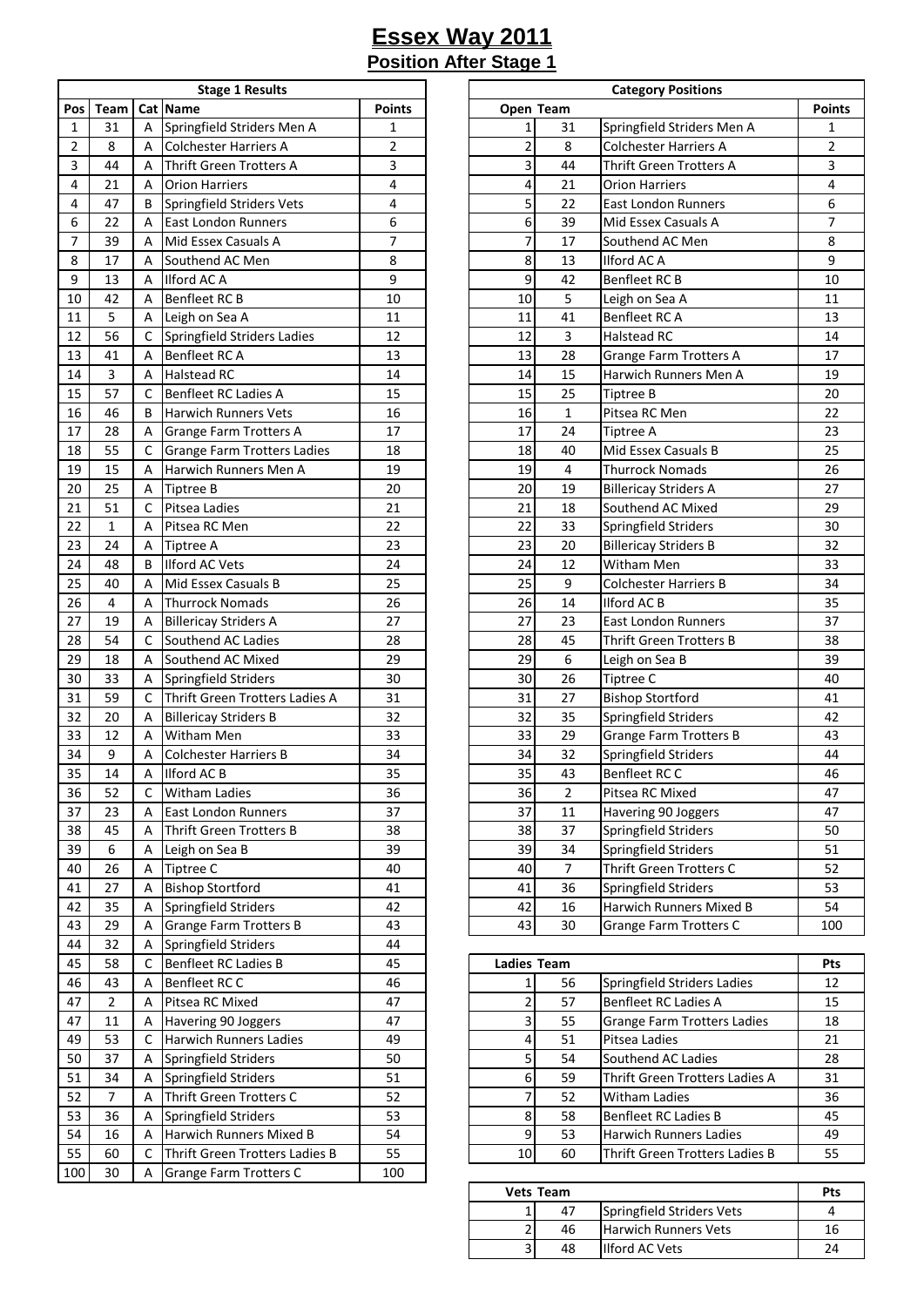|              | <b>Stage 2 Results</b> |   |                                    |               |  |  |  |  |  |  |  |
|--------------|------------------------|---|------------------------------------|---------------|--|--|--|--|--|--|--|
| Pos          | Team                   |   | <b>Cat Name</b>                    | <b>Points</b> |  |  |  |  |  |  |  |
| $\mathbf{1}$ | 15                     | А | Harwich Runners Men A              | 20            |  |  |  |  |  |  |  |
| 2            | 17                     | А | Southend AC Men                    | 10            |  |  |  |  |  |  |  |
| 3            | 44                     | А | Thrift Green Trotters A            | 6             |  |  |  |  |  |  |  |
| 4            | 31                     | А | Springfield Striders Men A         | 5             |  |  |  |  |  |  |  |
| 5            | 13                     | А | Ilford AC A                        | 14            |  |  |  |  |  |  |  |
| 6            | 34                     | Α | Springfield Striders               | 57            |  |  |  |  |  |  |  |
| 7            | 56                     | С | Springfield Striders Ladies        | 19            |  |  |  |  |  |  |  |
| 8            | 36                     | Α | Springfield Striders               | 61            |  |  |  |  |  |  |  |
| 9            | 5                      | Α | Leigh on Sea A                     | 20            |  |  |  |  |  |  |  |
| 10           | 18                     | А | Southend AC Mixed                  | 39            |  |  |  |  |  |  |  |
| 11           | 35                     | Α | Springfield Striders               | 53            |  |  |  |  |  |  |  |
| 12           | 25                     | Α | Tiptree B                          | 32            |  |  |  |  |  |  |  |
| 13           | 57                     | C | Benfleet RC Ladies A               | 28            |  |  |  |  |  |  |  |
| 14           | 41                     | А | Benfleet RC A                      | 27            |  |  |  |  |  |  |  |
| 15           | 1                      | А | Pitsea RC Men                      | 37            |  |  |  |  |  |  |  |
| 16           | 3                      | А | Halstead RC                        | 30            |  |  |  |  |  |  |  |
| 17           | $\overline{2}$         | А | Pitsea RC Mixed                    | 64            |  |  |  |  |  |  |  |
| 18           | 39                     | А | Mid Essex Casuals A                | 25            |  |  |  |  |  |  |  |
| 19           | 28                     | Α | Grange Farm Trotters A             | 36            |  |  |  |  |  |  |  |
| 20           | 12                     | А | Witham Men                         | 53            |  |  |  |  |  |  |  |
| 21           | 54                     | C | Southend AC Ladies                 | 49            |  |  |  |  |  |  |  |
| 22           | 8                      | А | <b>Colchester Harriers A</b>       | 24            |  |  |  |  |  |  |  |
| 23           | 42                     | А | Benfleet RC B                      | 33            |  |  |  |  |  |  |  |
| 24           | 46                     | В | Harwich Runners Vets               | 40            |  |  |  |  |  |  |  |
| 25           | 9                      | А | <b>Colchester Harriers B</b>       | 59            |  |  |  |  |  |  |  |
| 26           | 24                     | Α | Tiptree A                          | 49            |  |  |  |  |  |  |  |
| 27           | 4                      | А | <b>Thurrock Nomads</b>             | 53            |  |  |  |  |  |  |  |
| 28           | 11                     | Α | Havering 90 Joggers                | 75            |  |  |  |  |  |  |  |
| 29           | 21                     | А | Orion Harriers                     | 33            |  |  |  |  |  |  |  |
| 30           | 55                     | С | <b>Grange Farm Trotters Ladies</b> | 48            |  |  |  |  |  |  |  |
| 31           | 59                     | С | Thrift Green Trotters Ladies A     | 62            |  |  |  |  |  |  |  |
| 32           | 33                     | Α | Springfield Striders               | 62            |  |  |  |  |  |  |  |
| 33           | 22                     | Α | <b>East London Runners</b>         | 39            |  |  |  |  |  |  |  |
| 34           | 6                      | Α | Leigh on Sea B                     | 73            |  |  |  |  |  |  |  |
| 35           | 47                     | B | Springfield Striders Vets          | 39            |  |  |  |  |  |  |  |
| 36           | 51                     | С | Pitsea Ladies                      | 57            |  |  |  |  |  |  |  |
| 37           | 45                     | Α | Thrift Green Trotters B            | 75            |  |  |  |  |  |  |  |
| 38           | 43                     | А | Benfleet RC C                      | 84            |  |  |  |  |  |  |  |
| 39           | 40                     | Α | Mid Essex Casuals B                | 64            |  |  |  |  |  |  |  |
| 40           | 58                     | с | Benfleet RC Ladies B               | 85            |  |  |  |  |  |  |  |
| 41           | 30                     | А | Grange Farm Trotters C             | 141           |  |  |  |  |  |  |  |
| 42           | 26                     | А | <b>Tiptree C</b>                   | 82            |  |  |  |  |  |  |  |
| 43           | 16                     | Α | Harwich Runners Mixed B            | 97            |  |  |  |  |  |  |  |
| 44           | 53                     | с | Harwich Runners Ladies             | 93            |  |  |  |  |  |  |  |
| 45           | 48                     | В | <b>Ilford AC Vets</b>              | 69            |  |  |  |  |  |  |  |
| 46           | 29                     | А | <b>Grange Farm Trotters B</b>      | 89            |  |  |  |  |  |  |  |
| 47           | 37                     | А | Springfield Striders               | 97            |  |  |  |  |  |  |  |
| 48           | 14                     | Α | Ilford AC B                        | 83            |  |  |  |  |  |  |  |
| 49           | 32                     | А | Springfield Striders               | 93            |  |  |  |  |  |  |  |
| 50           | 60                     | С | Thrift Green Trotters Ladies B     | 105           |  |  |  |  |  |  |  |
| 51           | 20                     | А | <b>Billericay Striders B</b>       | 83            |  |  |  |  |  |  |  |
| 52           | 19                     | А | <b>Billericay Striders A</b>       | 79            |  |  |  |  |  |  |  |
| 53           | 27                     | Α | <b>Bishop Stortford</b>            | 94            |  |  |  |  |  |  |  |
| 54           | 23                     | Α | <b>East London Runners</b>         | 91            |  |  |  |  |  |  |  |
| 55           | 52                     | С | <b>Witham Ladies</b>               | 91            |  |  |  |  |  |  |  |
| 100          | 7                      | А | Thrift Green Trotters C            | 152           |  |  |  |  |  |  |  |

|                |                |             | <b>Stage 2 Results</b>             |               | <b>Category Positions</b> |                |                                |               |  |  |  |
|----------------|----------------|-------------|------------------------------------|---------------|---------------------------|----------------|--------------------------------|---------------|--|--|--|
| Pos            | Team           |             | Cat Name                           | <b>Points</b> | Open Team                 |                |                                | <b>Points</b> |  |  |  |
| $\mathbf{1}$   | 15             | A           | Harwich Runners Men A              | 20            | $\mathbf{1}$              | 31             | Springfield Striders Men A     | 5             |  |  |  |
| 2              | 17             | A           | Southend AC Men                    | 10            | $\overline{\mathbf{c}}$   | 44             | <b>Thrift Green Trotters A</b> | 6             |  |  |  |
| 3              | 44             | A           | Thrift Green Trotters A            | 6             | 3                         | 17             | Southend AC Men                | 10            |  |  |  |
| 4              | 31             | Α           | Springfield Striders Men A         | 5             | 4                         | 13             | Ilford AC A                    | 14            |  |  |  |
| 5              | 13             | A           | Ilford AC A                        | 14            | 5                         | 15             | Harwich Runners Men A          | 20            |  |  |  |
| 6              | 34             | Α           | Springfield Striders               | 57            | 6                         | 5              | Leigh on Sea A                 | 20            |  |  |  |
| $\overline{7}$ | 56             | C           | Springfield Striders Ladies        | 19            | 7                         | 8              | Colchester Harriers A          | 24            |  |  |  |
| 8              | 36             | Α           | Springfield Striders               | 61            | 8                         | 39             | Mid Essex Casuals A            | 25            |  |  |  |
| 9              | 5              | Α           | Leigh on Sea A                     | 20            | 9                         | 41             | Benfleet RC A                  | 27            |  |  |  |
| 10             | 18             | A           | Southend AC Mixed                  | 39            | 10                        | 3              | <b>Halstead RC</b>             | 30            |  |  |  |
| 11             | 35             | Α           | Springfield Striders               | 53            | 11                        | 25             | <b>Tiptree B</b>               | 32            |  |  |  |
| 12             | 25             | Α           | <b>Tiptree B</b>                   | 32            | 12                        | 42             | Benfleet RC B                  | 33            |  |  |  |
| 13             | 57             | C           | Benfleet RC Ladies A               | 28            | 13                        | 21             | <b>Orion Harriers</b>          | 33            |  |  |  |
| 14             | 41             | A           | Benfleet RC A                      | 27            | 14                        | 28             | Grange Farm Trotters A         | 36            |  |  |  |
| 15             | $\mathbf{1}$   | Α           | Pitsea RC Men                      | 37            | 15                        | $\mathbf{1}$   | Pitsea RC Men                  | 37            |  |  |  |
| 16             | 3              | Α           | <b>Halstead RC</b>                 | 30            | 16                        | 18             | Southend AC Mixed              | 39            |  |  |  |
| 17             | $\overline{2}$ | Α           | Pitsea RC Mixed                    | 64            | 17                        | 22             | <b>East London Runners</b>     | 39            |  |  |  |
| 18             | 39             | Α           | Mid Essex Casuals A                | 25            | 18                        | 24             | <b>Tiptree A</b>               | 49            |  |  |  |
| 19             | 28             | Α           | Grange Farm Trotters A             | 36            | 19                        | 35             | Springfield Striders           | 53            |  |  |  |
| 20             | 12             | Α           | <b>Witham Men</b>                  | 53            | 20                        | 12             | Witham Men                     | 53            |  |  |  |
| 21             | 54             | C           | Southend AC Ladies                 | 49            | 21                        | 4              | <b>Thurrock Nomads</b>         | 53            |  |  |  |
| 22             | 8              | Α           | <b>Colchester Harriers A</b>       | 24            | 22                        | 34             | Springfield Striders           | 57            |  |  |  |
| 23             | 42             | Α           | <b>Benfleet RC B</b>               | 33            | 23                        | 9              | <b>Colchester Harriers B</b>   | 59            |  |  |  |
| 24             | 46             | B           | <b>Harwich Runners Vets</b>        | 40            | 24                        | 36             | Springfield Striders           | 61            |  |  |  |
| 25             | 9              | A           | <b>Colchester Harriers B</b>       | 59            | 25                        | 33             | Springfield Striders           | 62            |  |  |  |
| 26             | 24             | Α           | <b>Tiptree A</b>                   | 49            | 26                        | $\overline{2}$ | Pitsea RC Mixed                | 64            |  |  |  |
| 27             | 4              | Α           | <b>Thurrock Nomads</b>             | 53            | 27                        | 40             | Mid Essex Casuals B            | 64            |  |  |  |
| 28             | 11             | Α           | Havering 90 Joggers                | 75            | 28                        | 6              | Leigh on Sea B                 | 73            |  |  |  |
| 29             | 21             | Α           | <b>Orion Harriers</b>              | 33            | 29                        | 11             | Havering 90 Joggers            | 75            |  |  |  |
| 30             | 55             | С           | <b>Grange Farm Trotters Ladies</b> | 48            | 30                        | 45             | <b>Thrift Green Trotters B</b> | 75            |  |  |  |
| 31             | 59             | C           | Thrift Green Trotters Ladies A     | 62            | 31                        | 19             | <b>Billericay Striders A</b>   | 79            |  |  |  |
| 32             | 33             | Α           | Springfield Striders               | 62            | 32                        | 26             | <b>Tiptree C</b>               | 82            |  |  |  |
| 33             | 22             | Α           | <b>East London Runners</b>         | 39            | 33                        | 14             | Ilford AC B                    | 83            |  |  |  |
| 34             | 6              | Α           | Leigh on Sea B                     | 73            | 34                        | 20             | <b>Billericay Striders B</b>   | 83            |  |  |  |
| 35             | 47             | B           | Springfield Striders Vets          | 39            | 35                        | 43             | Benfleet RCC                   | 84            |  |  |  |
| 36             | 51             | $\mathsf C$ | Pitsea Ladies                      | 57            | 36                        | 29             | <b>Grange Farm Trotters B</b>  | 89            |  |  |  |
| 37             | 45             | A           | Thrift Green Trotters B            | 75            | 37                        | 23             | East London Runners            | 91            |  |  |  |
| $38\,$         | 43             | Α           | Benfleet RCC                       | 84            | 38                        | 32             | Springfield Striders           | 93            |  |  |  |
| 39             | 40             | Α           | Mid Essex Casuals B                | 64            | 39                        | 27             | <b>Bishop Stortford</b>        | 94            |  |  |  |
| 40             | 58             | С           | <b>Benfleet RC Ladies B</b>        | 85            | 40                        | 16             | Harwich Runners Mixed B        | 97            |  |  |  |
| 41             | 30             | A           | <b>Grange Farm Trotters C</b>      | 141           | 41                        | 37             | Springfield Striders           | 97            |  |  |  |
| 42             | 26             | Α           | Tiptree C                          | 82            | 42                        | 30             | <b>Grange Farm Trotters C</b>  | 141           |  |  |  |
| 43             | 16             | A           | Harwich Runners Mixed B            | 97            | 43                        | $\overline{7}$ | Thrift Green Trotters C        | 152           |  |  |  |
| $\overline{a}$ |                |             |                                    | $\sim$        |                           |                |                                |               |  |  |  |

| 45   | 48 | B | <b>Ilford AC Vets</b>          | 69  | <b>Ladies Team</b> |    |                                    | <b>Pts</b> |
|------|----|---|--------------------------------|-----|--------------------|----|------------------------------------|------------|
| 46   | 29 | А | <b>Grange Farm Trotters B</b>  | 89  |                    | 56 | Springfield Striders Ladies        | 19         |
| 47   | 37 | A | Springfield Striders           | 97  |                    | 57 | <b>Benfleet RC Ladies A</b>        | 28         |
| 48   | 14 | А | Ilford AC B                    | 83  |                    | 55 | <b>Grange Farm Trotters Ladies</b> | 48         |
| 49   | 32 | Α | Springfield Striders           | 93  |                    | 54 | Southend AC Ladies                 | 49         |
| 50   | 60 |   | Thrift Green Trotters Ladies B | 105 |                    | 51 | Pitsea Ladies                      | 57         |
| 51   | 20 | А | <b>Billericay Striders B</b>   | 83  |                    | 59 | Thrift Green Trotters Ladies A     | 62         |
| 52   | 19 | А | <b>Billericay Striders A</b>   | 79  |                    | 58 | Benfleet RC Ladies B               | 85         |
| 53   | 27 | A | <b>Bishop Stortford</b>        | 94  |                    | 52 | <b>Witham Ladies</b>               | 91         |
| 54   | 23 | А | <b>East London Runners</b>     | 91  |                    | 53 | <b>Harwich Runners Ladies</b>      | 93         |
| 55 l | 52 |   | <b>Witham Ladies</b>           | 91  | 10                 | 60 | Thrift Green Trotters Ladies B     | 105        |

| <b>Vets Team</b> | Pts |                             |    |
|------------------|-----|-----------------------------|----|
|                  | 47  | Springfield Striders Vets   | 39 |
|                  | 46  | <b>Harwich Runners Vets</b> | 40 |
|                  | 48  | <b>Ilford AC Vets</b>       | 69 |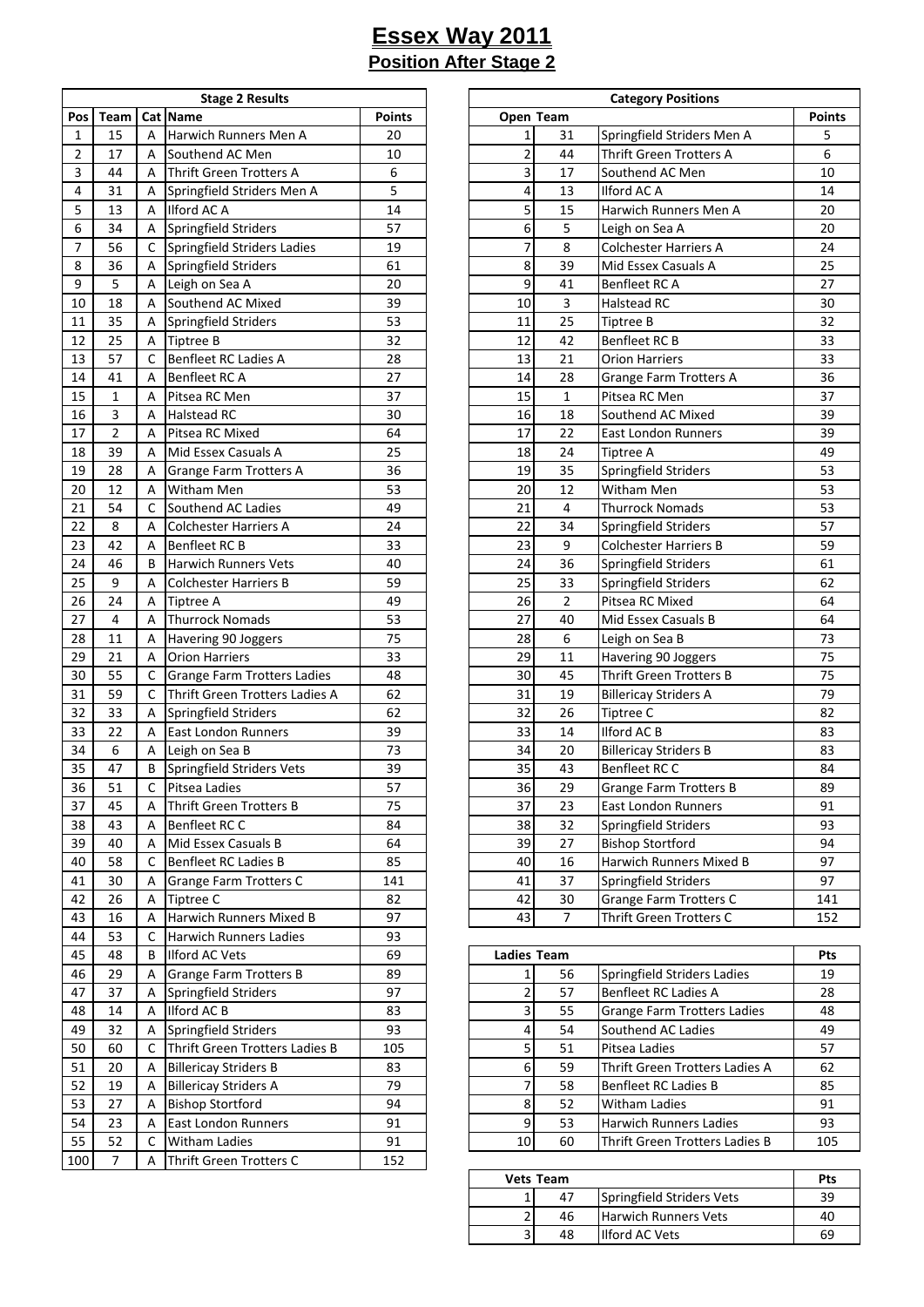|     | <b>Stage 3 Results</b> |   |                                    |               |  |  |  |  |  |  |  |
|-----|------------------------|---|------------------------------------|---------------|--|--|--|--|--|--|--|
| Pos | Team                   |   | Cat Name                           | <b>Points</b> |  |  |  |  |  |  |  |
| 1   | 44                     | А | <b>Thrift Green Trotters A</b>     | 7             |  |  |  |  |  |  |  |
| 2   | 17                     | А | Southend AC Men                    | 12            |  |  |  |  |  |  |  |
| 3   | 31                     | А | Springfield Striders Men A         | 8             |  |  |  |  |  |  |  |
| 4   | 8                      | А | Colchester Harriers A              | 28            |  |  |  |  |  |  |  |
| 5   | 47                     | В | Springfield Striders Vets          | 44            |  |  |  |  |  |  |  |
| 6   | 13                     | А | Ilford AC A                        | 20            |  |  |  |  |  |  |  |
| 7   | 21                     | А | <b>Orion Harriers</b>              | 40            |  |  |  |  |  |  |  |
| 8   | 5                      | А | Leigh on Sea A                     | 28            |  |  |  |  |  |  |  |
| 9   | 28                     | Α | Grange Farm Trotters A             | 45            |  |  |  |  |  |  |  |
| 10  | 41                     | Α | Benfleet RC A                      | 37            |  |  |  |  |  |  |  |
| 11  | 33                     | Α | Springfield Striders               | 73            |  |  |  |  |  |  |  |
| 12  | 3                      | А | <b>Halstead RC</b>                 | 42            |  |  |  |  |  |  |  |
| 13  | 42                     | А | Benfleet RC B                      | 46            |  |  |  |  |  |  |  |
| 14  | 34                     | А | Springfield Striders               | 71            |  |  |  |  |  |  |  |
| 15  | 24                     | А | Tiptree A                          | 64            |  |  |  |  |  |  |  |
| 16  | 46                     | В | Harwich Runners Vets               | 56            |  |  |  |  |  |  |  |
| 17  | 57                     | С | Benfleet RC Ladies A               | 45            |  |  |  |  |  |  |  |
| 18  | 56                     | С | Springfield Striders Ladies        | 37            |  |  |  |  |  |  |  |
| 19  | 37                     | Α | Springfield Striders               | 116           |  |  |  |  |  |  |  |
| 20  | 35                     | Α | Springfield Striders               | 73            |  |  |  |  |  |  |  |
| 21  | 14                     | А | Ilford AC B                        | 104           |  |  |  |  |  |  |  |
| 22  | 39                     | А | Mid Essex Casuals A                | 47            |  |  |  |  |  |  |  |
| 23  | 40                     | А | Mid Essex Casuals B                | 87            |  |  |  |  |  |  |  |
| 24  | 18                     | А | Southend AC Mixed                  | 63            |  |  |  |  |  |  |  |
| 25  | 22                     | А | East London Runners                | 64            |  |  |  |  |  |  |  |
| 26  | 9                      | Α | <b>Colchester Harriers B</b>       | 85            |  |  |  |  |  |  |  |
| 27  | 15                     | А | Harwich Runners Men A              | 47            |  |  |  |  |  |  |  |
| 28  | 45                     | А | Thrift Green Trotters B            | 103           |  |  |  |  |  |  |  |
| 29  | $\mathbf{1}$           | А | Pitsea RC Men                      | 66            |  |  |  |  |  |  |  |
| 30  | 27                     | А | <b>Bishop Stortford</b>            | 124           |  |  |  |  |  |  |  |
| 31  | 25                     | Α | <b>Tiptree B</b>                   | 63            |  |  |  |  |  |  |  |
| 32  | 59                     | С | Thrift Green Trotters Ladies A     | 94            |  |  |  |  |  |  |  |
| 33  | 43                     | Α | Benfleet RC C                      | 117           |  |  |  |  |  |  |  |
| 34  | 48                     | В | Ilford AC Vets                     | 103           |  |  |  |  |  |  |  |
| 35  | 19                     | Α | <b>Billericay Striders A</b>       | 114           |  |  |  |  |  |  |  |
| 36  | 20                     | А | <b>Billericay Striders B</b>       | 119           |  |  |  |  |  |  |  |
| 37  | 55                     | C | <b>Grange Farm Trotters Ladies</b> | 85            |  |  |  |  |  |  |  |
| 38  | 29                     | Α | <b>Grange Farm Trotters B</b>      | 127           |  |  |  |  |  |  |  |
| 39  | 6                      | Α | Leigh on Sea B                     | 112           |  |  |  |  |  |  |  |
| 40  | 12                     | Α | Witham Men                         | 93            |  |  |  |  |  |  |  |
| 41  | 58                     | С | Benfleet RC Ladies B               | 126           |  |  |  |  |  |  |  |
| 42  | 52                     | С | Witham Ladies                      | 133           |  |  |  |  |  |  |  |
| 43  | 54                     | C | Southend AC Ladies                 | 92            |  |  |  |  |  |  |  |
| 44  | 4                      | Α | <b>Thurrock Nomads</b>             | 97            |  |  |  |  |  |  |  |
| 45  | 36                     | Α | Springfield Striders               | 106           |  |  |  |  |  |  |  |
| 46  | 32                     | Α | Springfield Striders               | 139           |  |  |  |  |  |  |  |
| 47  | 2                      | Α | Pitsea RC Mixed                    | 111           |  |  |  |  |  |  |  |
| 48  | 16                     | Α | Harwich Runners Mixed B            | 145           |  |  |  |  |  |  |  |
| 49  | 23                     | А | East London Runners                | 140           |  |  |  |  |  |  |  |
| 50  | 53                     | С | Harwich Runners Ladies             | 143           |  |  |  |  |  |  |  |
| 51  | 26                     | Α | Tiptree C                          | 133           |  |  |  |  |  |  |  |
| 52  | 11                     | Α | Havering 90 Joggers                | 127           |  |  |  |  |  |  |  |
| 53  | 60                     | С | Thrift Green Trotters Ladies B     | 158           |  |  |  |  |  |  |  |
| 54  | $\overline{7}$         | Α | Thrift Green Trotters C            | 206           |  |  |  |  |  |  |  |
| 55  | 51                     | C | Pitsea Ladies                      | 112           |  |  |  |  |  |  |  |
| 100 | 30                     | Α | Grange Farm Trotters C             | 241           |  |  |  |  |  |  |  |
|     |                        |   |                                    |               |  |  |  |  |  |  |  |

|                 |                |   | <b>Stage 3 Results</b>             |                | <b>Category Positions</b> |                |                               |               |  |  |
|-----------------|----------------|---|------------------------------------|----------------|---------------------------|----------------|-------------------------------|---------------|--|--|
| Pos             | <b>Team</b>    |   | Cat Name                           | <b>Points</b>  | Open Team                 |                |                               | <b>Points</b> |  |  |
| $\mathbf{1}$    | 44             | A | Thrift Green Trotters A            | $\overline{7}$ | $\mathbf{1}$              | 44             | Thrift Green Trotters A       | 7             |  |  |
| $\overline{2}$  | 17             | A | Southend AC Men                    | 12             | $\overline{\mathbf{c}}$   | 31             | Springfield Striders Men A    | 8             |  |  |
| 3               | 31             | Α | Springfield Striders Men A         | 8              | $\overline{3}$            | 17             | Southend AC Men               | 12            |  |  |
| 4               | 8              | A | <b>Colchester Harriers A</b>       | 28             | 4                         | 13             | Ilford AC A                   | 20            |  |  |
| 5               | 47             | B | Springfield Striders Vets          | 44             | 5                         | 8              | <b>Colchester Harriers A</b>  | 28            |  |  |
| 6               | 13             | A | Ilford AC A                        | 20             | 6                         | 5              | Leigh on Sea A                | 28            |  |  |
| 7               | 21             | A | <b>Orion Harriers</b>              | 40             | 7                         | 41             | Benfleet RC A                 | 37            |  |  |
| 8               | 5              | Α | Leigh on Sea A                     | 28             | 8                         | 21             | <b>Orion Harriers</b>         | 40            |  |  |
| 9               | 28             | Α | <b>Grange Farm Trotters A</b>      | 45             | 9                         | 3              | <b>Halstead RC</b>            | 42            |  |  |
| 10              | 41             | A | Benfleet RC A                      | 37             | 10                        | 28             | <b>Grange Farm Trotters A</b> | 45            |  |  |
| 11              | 33             | Α | Springfield Striders               | 73             | 11                        | 42             | Benfleet RC B                 | 46            |  |  |
| 12              | $\overline{3}$ | A | <b>Halstead RC</b>                 | 42             | 12                        | 39             | Mid Essex Casuals A           | 47            |  |  |
| 13              | 42             | A | <b>Benfleet RC B</b>               | 46             | 13                        | 15             | Harwich Runners Men A         | 47            |  |  |
| 14              | 34             | A | Springfield Striders               | 71             | 14                        | 18             | Southend AC Mixed             | 63            |  |  |
| 15              | 24             | A | <b>Tiptree A</b>                   | 64             | 15                        | 25             | Tiptree B                     | 63            |  |  |
| 16              | 46             | B | <b>Harwich Runners Vets</b>        | 56             | 16                        | 24             | Tiptree A                     | 64            |  |  |
| 17              | 57             | C | Benfleet RC Ladies A               | 45             | 17                        | 22             | <b>East London Runners</b>    | 64            |  |  |
| 18              | 56             | C | Springfield Striders Ladies        | 37             | 18                        | $\mathbf{1}$   | Pitsea RC Men                 | 66            |  |  |
| 19              | 37             | Α | Springfield Striders               | 116            | 19                        | 34             | Springfield Striders          | 71            |  |  |
| 20              | 35             | Α | Springfield Striders               | 73             | 20                        | 33             | Springfield Striders          | 73            |  |  |
| 21              | 14             | A | Ilford AC B                        | 104            | 21                        | 35             | Springfield Striders          | 73            |  |  |
| 22              | 39             | A | Mid Essex Casuals A                | 47             | 22                        | 9              | <b>Colchester Harriers B</b>  | 85            |  |  |
| 23              | 40             | A | Mid Essex Casuals B                | 87             | 23                        | 40             | Mid Essex Casuals B           | 87            |  |  |
| 24              | 18             | A | Southend AC Mixed                  | 63             | 24                        | 12             | Witham Men                    | 93            |  |  |
| 25              | 22             | Α | <b>East London Runners</b>         | 64             | 25                        | 4              | <b>Thurrock Nomads</b>        | 97            |  |  |
| 26              | 9              | Α | <b>Colchester Harriers B</b>       | 85             | 26                        | 45             | Thrift Green Trotters B       | 103           |  |  |
| 27              | 15             | A | Harwich Runners Men A              | 47             | 27                        | 14             | <b>Ilford AC B</b>            | 104           |  |  |
| 28              | 45             | A | Thrift Green Trotters B            | 103            | 28                        | 36             | Springfield Striders          | 106           |  |  |
| 29              | $\mathbf{1}$   | Α | Pitsea RC Men                      | 66             | 29                        | $\overline{2}$ | Pitsea RC Mixed               | 111           |  |  |
| 30              | 27             | Α | <b>Bishop Stortford</b>            | 124            | 30                        | 6              | Leigh on Sea B                | 112           |  |  |
| 31              | 25             | A | <b>Tiptree B</b>                   | 63             | 31                        | 19             | <b>Billericay Striders A</b>  | 114           |  |  |
| 32              | 59             | C | Thrift Green Trotters Ladies A     | 94             | 32                        | 37             | Springfield Striders          | 116           |  |  |
| 33              | 43             | A | Benfleet RC C                      | 117            | 33                        | 43             | Benfleet RC C                 | 117           |  |  |
| 34              | 48             | B | <b>Ilford AC Vets</b>              | 103            | 34                        | 20             | <b>Billericay Striders B</b>  | 119           |  |  |
| $\overline{35}$ | 19             | Α | <b>Billericay Striders A</b>       | 114            | 35                        | 27             | <b>Bishop Stortford</b>       | 124           |  |  |
| 36              | 20             | Α | <b>Billericay Striders B</b>       | 119            | 36                        | 29             | <b>Grange Farm Trotters B</b> | 127           |  |  |
| 37              | 55             | C | <b>Grange Farm Trotters Ladies</b> | 85             | 37                        | 11             | Havering 90 Joggers           | 127           |  |  |
| 38              | 29             | A | <b>Grange Farm Trotters B</b>      | 127            | 38                        | 26             | Tiptree C                     | 133           |  |  |
| 39              | 6              | A | Leigh on Sea B                     | 112            | 39                        | 32             | Springfield Striders          | 139           |  |  |
| 40              | 12             | Α | Witham Men                         | 93             | 40                        | 23             | East London Runners           | 140           |  |  |
| 41              | 58             | C | Benfleet RC Ladies B               | 126            | 41                        | 16             | Harwich Runners Mixed B       | 145           |  |  |
| 42              | 52             | C | Witham Ladies                      | 133            | 42                        | $\overline{7}$ | Thrift Green Trotters C       | 206           |  |  |
| 43              | 54             | C | Southend AC Ladies                 | 92             | 43                        | 30             | <b>Grange Farm Trotters C</b> | 241           |  |  |

| 45 | 36 | Α | Springfield Striders           | 106 |    | <b>Ladies Team</b> |                                    |     |
|----|----|---|--------------------------------|-----|----|--------------------|------------------------------------|-----|
| 46 | 32 |   | Springfield Striders           | 139 |    | 56                 | Springfield Striders Ladies        | 37  |
| 47 |    | A | Pitsea RC Mixed                | 111 |    | 57                 | Benfleet RC Ladies A               | 45  |
| 48 | 16 | А | Harwich Runners Mixed B        | 145 |    | 55                 | <b>Grange Farm Trotters Ladies</b> | 85  |
| 49 | 23 | А | <b>East London Runners</b>     | 140 |    | 54                 | Southend AC Ladies                 | 92  |
| 50 | 53 |   | Harwich Runners Ladies         | 143 |    | 59                 | Thrift Green Trotters Ladies A     | 94  |
| 51 | 26 | A | Tiptree C                      | 133 |    | 51                 | Pitsea Ladies                      | 112 |
| 52 | 11 | Α | Havering 90 Joggers            | 127 |    | 58                 | Benfleet RC Ladies B               | 126 |
| 53 | 60 |   | Thrift Green Trotters Ladies B | 158 |    | 52                 | <b>Witham Ladies</b>               | 133 |
| 54 |    | А | Thrift Green Trotters C        | 206 |    | 53                 | Harwich Runners Ladies             | 143 |
| 55 | 51 |   | Pitsea Ladies                  | 112 | 10 | 60                 | Thrift Green Trotters Ladies B     | 158 |
|    |    |   |                                |     |    |                    |                                    |     |

| <b>Vets Team</b> | Pts |                             |     |
|------------------|-----|-----------------------------|-----|
|                  | 47  | Springfield Striders Vets   | 44  |
|                  | 46  | <b>Harwich Runners Vets</b> | 56  |
| ∽                | 48  | <b>Ilford AC Vets</b>       | 103 |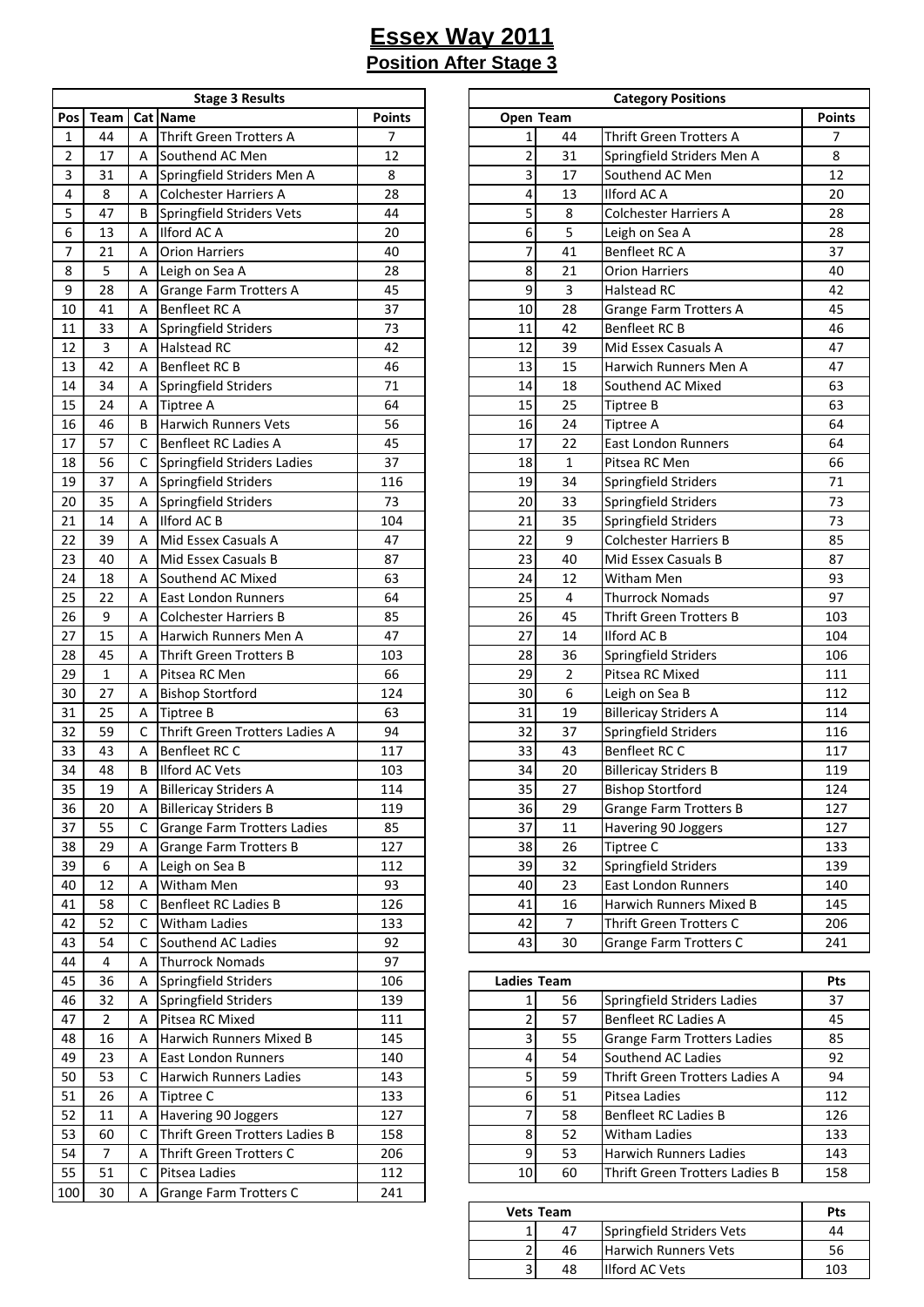|     | <b>Stage 4 Results</b> |                           |                                |        |  |  |  |  |  |  |
|-----|------------------------|---------------------------|--------------------------------|--------|--|--|--|--|--|--|
|     | Team                   |                           | Cat Name                       | Points |  |  |  |  |  |  |
| 1   | 17                     | А                         | Southend AC Men                | 13     |  |  |  |  |  |  |
| 2   | 13                     | А                         | Ilford AC A                    | 22     |  |  |  |  |  |  |
| 3   | 31                     | А                         | Springfield Striders Men A     | 11     |  |  |  |  |  |  |
| 4   | 41                     | А                         | Benfleet RC A                  | 41     |  |  |  |  |  |  |
| 5   | 44                     | А                         | Thrift Green Trotters A        | 12     |  |  |  |  |  |  |
| 6   | 28                     | А                         | Grange Farm Trotters A         | 51     |  |  |  |  |  |  |
| 7   | 32                     | А                         | Springfield Striders           | 146    |  |  |  |  |  |  |
| 8   | 46                     | В                         | <b>Harwich Runners Vets</b>    | 64     |  |  |  |  |  |  |
| 9   | 47                     | В                         | Springfield Striders Vets      | 53     |  |  |  |  |  |  |
| 10  | 34                     | А                         | Springfield Striders           | 81     |  |  |  |  |  |  |
| 11  | 21                     | А                         | <b>Orion Harriers</b>          | 51     |  |  |  |  |  |  |
| 12  | 5                      | А                         | Leigh on Sea A                 | 40     |  |  |  |  |  |  |
| 13  | 3                      | Α                         | <b>Halstead RC</b>             | 55     |  |  |  |  |  |  |
| 14  | 42                     | А                         | Benfleet RC B                  | 60     |  |  |  |  |  |  |
| 15  | 48                     | В                         | Ilford AC Vets                 | 118    |  |  |  |  |  |  |
| 16  | 35                     | А                         | Springfield Striders           | 89     |  |  |  |  |  |  |
| 17  | 56                     | C                         | Springfield Striders Ladies    | 54     |  |  |  |  |  |  |
| 18  | 18                     | А                         | Southend AC Mixed              | 81     |  |  |  |  |  |  |
| 19  | 39                     | А                         | Mid Essex Casuals A            | 66     |  |  |  |  |  |  |
| 20  | 15                     | Α                         | Harwich Runners Men A          | 67     |  |  |  |  |  |  |
| 21  | 14                     | Α                         | Ilford AC B                    | 125    |  |  |  |  |  |  |
| 22  | 8                      | А                         | Colchester Harriers A          | 50     |  |  |  |  |  |  |
| 23  | $\mathbf{1}$           | А                         | Pitsea RC Men                  | 89     |  |  |  |  |  |  |
| 24  | 40                     | Α                         | Mid Essex Casuals B            | 111    |  |  |  |  |  |  |
| 25  | 57                     | С                         | Benfleet RC Ladies A           | 70     |  |  |  |  |  |  |
| 26  | 4                      | Α                         | Thurrock Nomads                | 123    |  |  |  |  |  |  |
| 27  | 12                     | А                         | Witham Men                     | 120    |  |  |  |  |  |  |
| 28  | 52                     | C                         | <b>Witham Ladies</b>           | 161    |  |  |  |  |  |  |
| 29  | 54                     | C                         | Southend AC Ladies             | 121    |  |  |  |  |  |  |
| 30  | 55                     | С                         | Grange Farm Trotters Ladies    | 115    |  |  |  |  |  |  |
| 31  | 45                     | А                         | <b>Thrift Green Trotters B</b> | 134    |  |  |  |  |  |  |
| 32  | 33                     | А                         | Springfield Striders           | 105    |  |  |  |  |  |  |
| 33  | 43                     | А                         | Benfleet RC C                  | 150    |  |  |  |  |  |  |
| 34  | 37                     | А                         | Springfield Striders           | 150    |  |  |  |  |  |  |
| 35  | 24                     | А                         | Tiptree A                      | 99     |  |  |  |  |  |  |
| 36  | 36                     | Α                         | Springfield Striders           | 142    |  |  |  |  |  |  |
| 37  | 9                      | А                         | Colchester Harriers B          | 122    |  |  |  |  |  |  |
| 38  | 59                     | С                         | Thrift Green Trotters Ladies A | 132    |  |  |  |  |  |  |
| 39  | 27                     | А                         | <b>Bishop Stortford</b>        | 163    |  |  |  |  |  |  |
| 40  | 29                     | А                         | <b>Grange Farm Trotters B</b>  | 167    |  |  |  |  |  |  |
| 41  | 16                     | А                         | Harwich Runners Mixed B        | 186    |  |  |  |  |  |  |
| 42  | 6                      | А                         | Leigh on Sea B                 | 154    |  |  |  |  |  |  |
| 43  | 30                     | А                         | Grange Farm Trotters C         | 284    |  |  |  |  |  |  |
| 44  | 25                     | А                         | Tiptree B                      | 107    |  |  |  |  |  |  |
| 45  | 53                     | С                         | <b>Harwich Runners Ladies</b>  | 188    |  |  |  |  |  |  |
| 46  | 51                     | С                         | Pitsea Ladies                  | 158    |  |  |  |  |  |  |
| 47  | 22                     | Α                         | East London Runners            | 111    |  |  |  |  |  |  |
| 48  | 23                     | А                         | East London Runners            | 188    |  |  |  |  |  |  |
| 49  | 60                     | С                         | Thrift Green Trotters Ladies B | 207    |  |  |  |  |  |  |
| 50  | $\overline{2}$         | А                         | Pitsea RC Mixed                | 161    |  |  |  |  |  |  |
| 51  | 58                     | Benfleet RC Ladies B<br>С |                                | 177    |  |  |  |  |  |  |
| 52  | 19                     | А                         | <b>Billericay Striders A</b>   | 166    |  |  |  |  |  |  |
| 53  | 20                     | Α                         | <b>Billericay Striders B</b>   | 172    |  |  |  |  |  |  |
| 54  | 11                     | Α                         | Havering 90 Joggers            | 181    |  |  |  |  |  |  |
| 55  | 26                     | А                         | Tiptree C                      | 188    |  |  |  |  |  |  |
| 100 | 7                      | А                         | Thrift Green Trotters C        | 306    |  |  |  |  |  |  |
|     |                        |                           |                                |        |  |  |  |  |  |  |

|                         | <b>Stage 4 Results</b> |   |                                    |               |  | <b>Category Positions</b> |                |                                |               |
|-------------------------|------------------------|---|------------------------------------|---------------|--|---------------------------|----------------|--------------------------------|---------------|
|                         | Team                   |   | Cat Name                           | <b>Points</b> |  | Open Team                 |                |                                | <b>Points</b> |
| $\mathbf{1}$            | 17                     | Α | Southend AC Men                    | 13            |  | 1                         | 31             | Springfield Striders Men A     | 11            |
| $\overline{2}$          | 13                     | Α | Ilford AC A                        | 22            |  | $\overline{\mathbf{c}}$   | 44             | Thrift Green Trotters A        | 12            |
| $\overline{\mathbf{3}}$ | 31                     | Α | Springfield Striders Men A         | 11            |  | 3                         | 17             | Southend AC Men                | 13            |
| $\overline{4}$          | 41                     | Α | Benfleet RC A                      | 41            |  | 4                         | 13             | <b>Ilford AC A</b>             | 22            |
| 5                       | 44                     | А | Thrift Green Trotters A            | 12            |  | 5                         | 5              | Leigh on Sea A                 | 40            |
| 6                       | 28                     | Α | <b>Grange Farm Trotters A</b>      | 51            |  | 6                         | 41             | Benfleet RC A                  | 41            |
| $\overline{7}$          | 32                     | A | Springfield Striders               | 146           |  | 7                         | 8              | Colchester Harriers A          | 50            |
| 8                       | 46                     | B | <b>Harwich Runners Vets</b>        | 64            |  | 8                         | 28             | <b>Grange Farm Trotters A</b>  | 51            |
| 9                       | 47                     | B | Springfield Striders Vets          | 53            |  | 9                         | 21             | <b>Orion Harriers</b>          | 51            |
| 10                      | 34                     | A | Springfield Striders               | 81            |  | 10                        | 3              | <b>Halstead RC</b>             | 55            |
| 11                      | 21                     | A | <b>Orion Harriers</b>              | 51            |  | 11                        | 42             | Benfleet RC B                  | 60            |
| 12                      | 5                      | А | Leigh on Sea A                     | 40            |  | 12                        | 39             | Mid Essex Casuals A            | 66            |
| 13                      | 3                      | Α | <b>Halstead RC</b>                 | 55            |  | 13                        | 15             | Harwich Runners Men A          | 67            |
| 14                      | 42                     | A | Benfleet RC B                      | 60            |  | 14                        | 34             | Springfield Striders           | 81            |
| 15                      | 48                     | B | <b>Ilford AC Vets</b>              | 118           |  | 15                        | 18             | Southend AC Mixed              | 81            |
| 16                      | 35                     | А | Springfield Striders               | 89            |  | 16                        | 35             | Springfield Striders           | 89            |
| 17                      | 56                     | С | Springfield Striders Ladies        | 54            |  | 17                        | $\mathbf 1$    | Pitsea RC Men                  | 89            |
| 18                      | 18                     | Α | Southend AC Mixed                  | 81            |  | 18                        | 24             | <b>Tiptree A</b>               | 99            |
| 19                      | 39                     | А | Mid Essex Casuals A                | 66            |  | 19                        | 33             | Springfield Striders           | 105           |
| 20                      | 15                     | А | Harwich Runners Men A              | 67            |  | 20                        | 25             | <b>Tiptree B</b>               | 107           |
| 21                      | 14                     | А | Ilford AC B                        | 125           |  | 21                        | 40             | Mid Essex Casuals B            | 111           |
| 22                      | 8                      | Α | Colchester Harriers A              | 50            |  | 22                        | 22             | <b>East London Runners</b>     | 111           |
| 23                      | 1                      | А | Pitsea RC Men                      | 89            |  | 23                        | 12             | Witham Men                     | 120           |
| 24                      | 40                     | Α | Mid Essex Casuals B                | 111           |  | 24                        | 9              | <b>Colchester Harriers B</b>   | 122           |
| 25                      | 57                     | C | <b>Benfleet RC Ladies A</b>        | 70            |  | 25                        | $\overline{4}$ | <b>Thurrock Nomads</b>         | 123           |
| 26                      | $\overline{4}$         | Α | <b>Thurrock Nomads</b>             | 123           |  | 26                        | 14             | <b>Ilford AC B</b>             | 125           |
| 27                      | 12                     | Α | <b>Witham Men</b>                  | 120           |  | 27                        | 45             | <b>Thrift Green Trotters B</b> | 134           |
| 28                      | 52                     | С | <b>Witham Ladies</b>               | 161           |  | 28                        | 36             | Springfield Striders           | 142           |
| 29                      | 54                     | С | Southend AC Ladies                 | 121           |  | 29                        | 32             | Springfield Striders           | 146           |
| 30                      | 55                     | С | <b>Grange Farm Trotters Ladies</b> | 115           |  | 30                        | 43             | Benfleet RC C                  | 150           |
| 31                      | 45                     | Α | <b>Thrift Green Trotters B</b>     | 134           |  | 31                        | 37             | Springfield Striders           | 150           |
| 32                      | 33                     | А | Springfield Striders               | 105           |  | 32                        | 6              | Leigh on Sea B                 | 154           |
| 33                      | 43                     | A | <b>Benfleet RC C</b>               | 150           |  | 33                        | $\overline{2}$ | Pitsea RC Mixed                | 161           |
| 34                      | 37                     | Α | Springfield Striders               | 150           |  | 34                        | 27             | <b>Bishop Stortford</b>        | 163           |
| $\overline{35}$         | 24                     | A | Tiptree A                          | 99            |  | 35                        | 19             | <b>Billericay Striders A</b>   | 166           |
| 36                      | 36                     | Α | Springfield Striders               | 142           |  | 36                        | 29             | <b>Grange Farm Trotters B</b>  | 167           |
| 37                      | 9                      | Α | <b>Colchester Harriers B</b>       | 122           |  | 37                        | 20             | <b>Billericay Striders B</b>   | 172           |
| 38                      | 59                     | С | Thrift Green Trotters Ladies A     | 132           |  | 38                        | 11             | Havering 90 Joggers            | 181           |
| 39                      | 27                     | A | <b>Bishop Stortford</b>            | 163           |  | 39                        | 16             | Harwich Runners Mixed B        | 186           |
| 40                      | 29                     | Α | <b>Grange Farm Trotters B</b>      | 167           |  | 40                        | 23             | East London Runners            | 188           |
| 41                      | 16                     | А | Harwich Runners Mixed B            | 186           |  | 41                        | 26             | Tiptree C                      | 188           |
| 42                      | 6                      | Α | Leigh on Sea B                     | 154           |  | 42                        | 30             | <b>Grange Farm Trotters C</b>  | 284           |
| 43                      | 30                     | Α | <b>Grange Farm Trotters C</b>      | 284           |  | 43                        | $\overline{7}$ | Thrift Green Trotters C        | 306           |

| 45 | 53 |   | <b>Harwich Runners Ladies</b>  | 188 |    | <b>Ladies Team</b> |                                |     |
|----|----|---|--------------------------------|-----|----|--------------------|--------------------------------|-----|
| 46 | 51 |   | Pitsea Ladies                  | 158 |    | 56                 | Springfield Striders Ladies    | 54  |
| 47 | 22 | А | East London Runners            | 111 |    | 57                 | Benfleet RC Ladies A           | 70  |
| 48 | 23 | А | <b>East London Runners</b>     | 188 |    | 55                 | Grange Farm Trotters Ladies    | 115 |
| 49 | 60 |   | Thrift Green Trotters Ladies B | 207 |    | 54                 | Southend AC Ladies             | 121 |
| 50 |    | А | Pitsea RC Mixed                | 161 |    | 59                 | Thrift Green Trotters Ladies A | 132 |
| 51 | 58 |   | <b>Benfleet RC Ladies B</b>    | 177 |    | 51                 | Pitsea Ladies                  | 158 |
| 52 | 19 | А | <b>Billericay Striders A</b>   | 166 |    | 52                 | <b>Witham Ladies</b>           | 161 |
| 53 | 20 | A | <b>Billericay Striders B</b>   | 172 |    | 58                 | Benfleet RC Ladies B           | 177 |
| 54 | 11 | А | Havering 90 Joggers            | 181 |    | 53                 | <b>Harwich Runners Ladies</b>  | 188 |
| 55 | 26 |   | Tiptree C                      | 188 | 10 | 60                 | Thrift Green Trotters Ladies B | 207 |
|    |    |   |                                |     |    |                    |                                |     |

|   | Vets Team |                             | Pts |
|---|-----------|-----------------------------|-----|
|   | 47        | Springfield Striders Vets   | 53  |
|   | 46        | <b>Harwich Runners Vets</b> | 64  |
| ∽ | 48        | <b>Ilford AC Vets</b>       | 118 |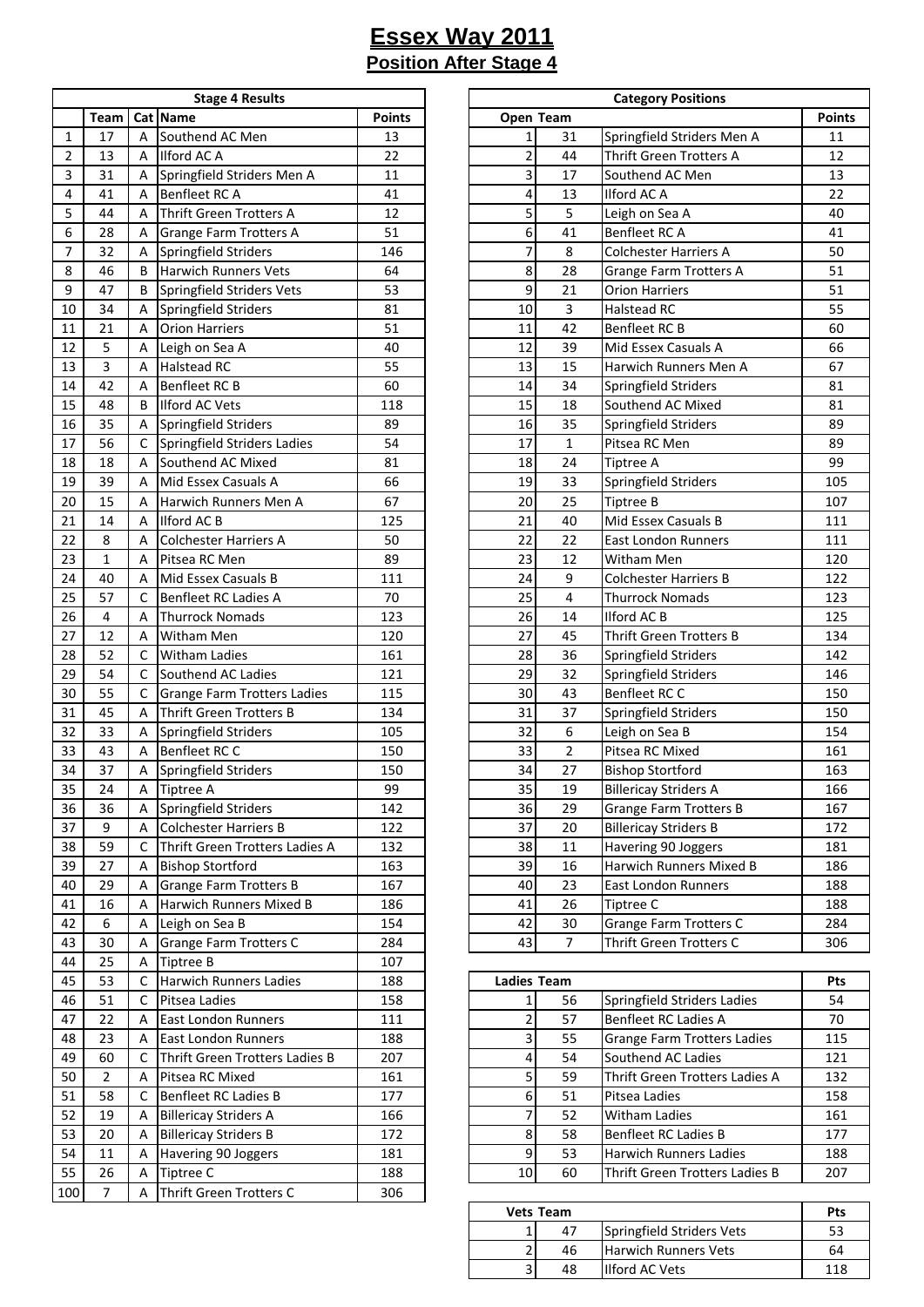|     | <b>Stage 5 Results</b> |   |                                    |               |  |  |  |  |  |
|-----|------------------------|---|------------------------------------|---------------|--|--|--|--|--|
| Pos | Team                   |   | Cat Name                           | <b>Points</b> |  |  |  |  |  |
| 1   | 31                     | А | Springfield Striders Men A         | 12            |  |  |  |  |  |
| 2   | 15                     | А | Harwich Runners Men A              | 69            |  |  |  |  |  |
| 3   | 36                     | А | Springfield Striders               | 145           |  |  |  |  |  |
| 4   | 8                      | А | <b>Colchester Harriers A</b>       | 54            |  |  |  |  |  |
| 5   | 5                      | А | Leigh on Sea A                     | 45            |  |  |  |  |  |
| 6   | 41                     | А | Benfleet RC A                      | 47            |  |  |  |  |  |
| 7   | 13                     | А | <b>Ilford AC A</b>                 | 29            |  |  |  |  |  |
| 8   | 17                     | А | Southend AC Men                    | 21            |  |  |  |  |  |
| 9   | 44                     | А | <b>Thrift Green Trotters A</b>     | 21            |  |  |  |  |  |
| 10  | 28                     | А | <b>Grange Farm Trotters A</b>      | 61            |  |  |  |  |  |
| 11  | 33                     | А | Springfield Striders               | 116           |  |  |  |  |  |
| 12  | 12                     | Α | Witham Men                         | 132           |  |  |  |  |  |
| 13  | 47                     | В | Springfield Striders Vets          | 66            |  |  |  |  |  |
| 14  | 42                     | Α | Benfleet RC B                      | 74            |  |  |  |  |  |
| 15  | 32                     | Α | Springfield Striders               | 161           |  |  |  |  |  |
| 16  | 3                      | А | <b>Halstead RC</b>                 | 71            |  |  |  |  |  |
|     |                        |   |                                    |               |  |  |  |  |  |
| 17  | 27                     | Α | <b>Bishop Stortford</b>            | 180           |  |  |  |  |  |
| 18  | 56                     | с | Springfield Striders Ladies        | 72            |  |  |  |  |  |
| 19  | 57                     | С | <b>Benfleet RC Ladies A</b>        | 89            |  |  |  |  |  |
| 20  | 43                     | Α | Benfleet RC C                      | 170           |  |  |  |  |  |
| 21  | 55                     | С | <b>Grange Farm Trotters Ladies</b> | 136           |  |  |  |  |  |
| 22  | 6                      | Α | Leigh on Sea B                     | 176           |  |  |  |  |  |
| 23  | 52                     | C | Witham Ladies                      | 184           |  |  |  |  |  |
| 24  | 18                     | А | Southend AC Mixed                  | 105           |  |  |  |  |  |
| 25  | $\mathbf{1}$           | А | Pitsea RC Men                      | 114           |  |  |  |  |  |
| 26  | 46                     | В | <b>Harwich Runners Vets</b>        | 90            |  |  |  |  |  |
| 27  | 4                      | А | <b>Thurrock Nomads</b>             | 150           |  |  |  |  |  |
| 28  | 53                     | С | <b>Harwich Runners Ladies</b>      | 216           |  |  |  |  |  |
| 29  | 21                     | Α | <b>Orion Harriers</b>              | 80            |  |  |  |  |  |
| 30  | 9                      | Α | <b>Colchester Harriers B</b>       | 152           |  |  |  |  |  |
| 31  | 24                     | А | Tiptree A                          | 130           |  |  |  |  |  |
| 32  | 16                     | А | Harwich Runners Mixed B            | 218           |  |  |  |  |  |
| 33  | 29                     | Α | <b>Grange Farm Trotters B</b>      | 200           |  |  |  |  |  |
| 34  | 48                     | В | <b>Ilford AC Vets</b>              | 152           |  |  |  |  |  |
| 35  | 11                     | А | Havering 90 Joggers                | 216           |  |  |  |  |  |
| 36  | 45                     | А | <b>Thrift Green Trotters B</b>     | 170           |  |  |  |  |  |
| 37  | 19                     | А | <b>Billericay Striders A</b>       | 203           |  |  |  |  |  |
| 38  | 58                     | С | <b>Benfleet RC Ladies B</b>        | 215           |  |  |  |  |  |
| 39  | 39                     | А | Mid Essex Casuals A                | 105           |  |  |  |  |  |
| 40  | 40                     | Α | Mid Essex Casuals B                | 151           |  |  |  |  |  |
| 41  | $\overline{2}$         | Α | Pitsea RC Mixed                    | 202           |  |  |  |  |  |
| 42  | 51                     | С | Pitsea Ladies                      | 200           |  |  |  |  |  |
| 43  | 54                     | C | Southend AC Ladies                 | 164           |  |  |  |  |  |
| 44  | 35                     | Α | Springfield Striders               | 133           |  |  |  |  |  |
| 45  | 34                     | Α | Springfield Striders               | 126           |  |  |  |  |  |
| 46  | 14                     | Α | Ilford AC B                        | 171           |  |  |  |  |  |
| 47  | 59                     | С | Thrift Green Trotters Ladies A     | 179           |  |  |  |  |  |
| 48  | 37                     | Α | Springfield Striders               | 198           |  |  |  |  |  |
| 49  | 20                     | А | <b>Billericay Striders B</b>       | 221           |  |  |  |  |  |
| 50  | 26                     | Α | Tiptree C                          | 238           |  |  |  |  |  |
| 51  | 60                     | с | Thrift Green Trotters Ladies B     | 258           |  |  |  |  |  |
| 52  | 25                     | А | Tiptree B                          | 159           |  |  |  |  |  |
| 100 | 7                      | А | Thrift Green Trotters C            | 406           |  |  |  |  |  |
| 100 | 22                     | Α | East London Runners                | 211           |  |  |  |  |  |
| 100 | 23                     | А | East London Runners                | 288           |  |  |  |  |  |
| 100 | 30                     | А | Grange Farm Trotters C             | 384           |  |  |  |  |  |
|     |                        |   |                                    |               |  |  |  |  |  |

|                  |                  |                           | <b>Stage 5 Results</b>         |               |                |                | <b>Category Positions</b>      |               |  |  |
|------------------|------------------|---------------------------|--------------------------------|---------------|----------------|----------------|--------------------------------|---------------|--|--|
| Pos              | Team             |                           | Cat Name                       | <b>Points</b> | Open Team      |                |                                | <b>Points</b> |  |  |
| $\mathbf{1}$     | 31               | A                         | Springfield Striders Men A     | 12            | $\mathbf{1}$   | 31             | Springfield Striders Men A     | 12            |  |  |
| $\overline{2}$   | 15               | A                         | Harwich Runners Men A          | 69            | $\overline{2}$ | 17             | Southend AC Men                | 21            |  |  |
| 3                | 36               | Α                         | Springfield Striders           | 145           | 3              | 44             | Thrift Green Trotters A        | 21            |  |  |
| $\overline{4}$   | 8                | Α                         | <b>Colchester Harriers A</b>   | 54            | 4              | 13             | Ilford AC A                    | 29            |  |  |
| 5                | 5                | A                         | Leigh on Sea A                 | 45            | 5              | 5              | Leigh on Sea A                 | 45            |  |  |
| 6                | 41               | A                         | Benfleet RC A                  | 47            | 6              | 41             | Benfleet RC A                  | 47            |  |  |
| $\boldsymbol{7}$ | 13               | A                         | <b>Ilford AC A</b>             | 29            | 7              | 8              | <b>Colchester Harriers A</b>   | 54            |  |  |
| 8                | 17               | A                         | Southend AC Men                | 21            | 8              | 28             | <b>Grange Farm Trotters A</b>  | 61            |  |  |
| 9                | 44               | A                         | <b>Thrift Green Trotters A</b> | 21            | 9              | 15             | Harwich Runners Men A          | 69            |  |  |
| 10               | 28               | A                         | <b>Grange Farm Trotters A</b>  | 61            | 10             | 3              | <b>Halstead RC</b>             | 71            |  |  |
| 11               | 33               | Α                         | Springfield Striders           | 116           | 11             | 42             | Benfleet RC B                  | 74            |  |  |
| 12               | 12               | Α                         | <b>Witham Men</b>              | 132           | 12             | 21             | <b>Orion Harriers</b>          | 80            |  |  |
| 13               | 47               | B                         | Springfield Striders Vets      | 66            | 13             | 18             | Southend AC Mixed              | 105           |  |  |
| 14               | 42               | A                         | Benfleet RC B                  | 74            | 14             | 39             | Mid Essex Casuals A            | 105           |  |  |
| 15               | 32               | Α                         | Springfield Striders           | 161           | 15             | $\mathbf{1}$   | Pitsea RC Men                  | 114           |  |  |
| 16               | $\overline{3}$   | A                         | <b>Halstead RC</b>             | 71            | 16             | 33             | Springfield Striders           | 116           |  |  |
| 17               | 27               | A                         | <b>Bishop Stortford</b>        | 180           | 17             | 34             | Springfield Striders           | 126           |  |  |
| 18               | 56               | C                         | Springfield Striders Ladies    | 72            | 18             | 24             | <b>Tiptree A</b>               | 130           |  |  |
| 19               | 57               | C                         | <b>Benfleet RC Ladies A</b>    | 89            | 19             | 12             | Witham Men                     | 132           |  |  |
| 20               | 43               | Α                         | <b>Benfleet RC C</b>           | 170           | 20             | 35             | Springfield Striders           | 133           |  |  |
| 21               | 55               | С                         | Grange Farm Trotters Ladies    | 136           | 21             | 36             | Springfield Striders           | 145           |  |  |
| 22               | 6                | Α                         | Leigh on Sea B                 | 176           | 22             | 4              | <b>Thurrock Nomads</b>         | 150           |  |  |
| 23               | 52               | C                         | <b>Witham Ladies</b>           | 184           | 23             | 40             | Mid Essex Casuals B            | 151           |  |  |
| 24               | 18               | Α                         | Southend AC Mixed              | 105           | 24             | 9              | <b>Colchester Harriers B</b>   | 152           |  |  |
| 25               | $\mathbf{1}$     | A                         | Pitsea RC Men                  | 114           | 25             | 25             | <b>Tiptree B</b>               | 159           |  |  |
| 26               | 46               | B                         | <b>Harwich Runners Vets</b>    | 90            | 26             | 32             | Springfield Striders           | 161           |  |  |
| 27               | 4                | A                         | <b>Thurrock Nomads</b>         | 150           | 27             | 43             | Benfleet RC C                  | 170           |  |  |
| 28               | 53               | C                         | <b>Harwich Runners Ladies</b>  | 216           | 28             | 45             | <b>Thrift Green Trotters B</b> | 170           |  |  |
| 29               | 21               | A                         | <b>Orion Harriers</b>          | 80            | 29             | 14             | <b>Ilford AC B</b>             | 171           |  |  |
| 30               | $\boldsymbol{9}$ | A                         | <b>Colchester Harriers B</b>   | 152           | 30             | 6              | Leigh on Sea B                 | 176           |  |  |
| 31               | 24               | Α                         | <b>Tiptree A</b>               | 130           | 31             | 27             | <b>Bishop Stortford</b>        | 180           |  |  |
| 32               | 16               | A                         | Harwich Runners Mixed B        | 218           | 32             | 37             | Springfield Striders           | 198           |  |  |
| 33               | 29               | A                         | <b>Grange Farm Trotters B</b>  | 200           | 33             | 29             | <b>Grange Farm Trotters B</b>  | 200           |  |  |
| 34               | 48               | B                         | Ilford AC Vets                 | 152           | 34             | $\overline{2}$ | Pitsea RC Mixed                | 202           |  |  |
| 35               | $11\,$           | $\boldsymbol{\mathsf{A}}$ | Havering 90 Joggers            | 216           | 35             | 19             | <b>Billericay Striders A</b>   | 203           |  |  |
| 36               | 45               | A                         | Thrift Green Trotters B        | 170           | 36             | 22             | <b>East London Runners</b>     | 211           |  |  |
| 37               | 19               | A                         | <b>Billericay Striders A</b>   | 203           | 37             | 11             | Havering 90 Joggers            | 216           |  |  |
| 38               | 58               | C                         | <b>Benfleet RC Ladies B</b>    | 215           | 38             | 16             | Harwich Runners Mixed B        | 218           |  |  |
| 39               | 39               | A                         | Mid Essex Casuals A            | 105           | 39             | 20             | <b>Billericay Striders B</b>   | 221           |  |  |
| 40               | 40               | A                         | Mid Essex Casuals B            | 151           | 40             | 26             | Tiptree C                      | 238           |  |  |
| 41               | $\overline{2}$   | A                         | Pitsea RC Mixed                | 202           | 41             | 23             | East London Runners            | 288           |  |  |
| 42               | 51               | с                         | Pitsea Ladies                  | 200           | 42             | 30             | Grange Farm Trotters C         | 384           |  |  |
| 43               | 54               | C                         | Southend AC Ladies             | 164           | 43             | $\overline{7}$ | Thrift Green Trotters C        | 406           |  |  |

| 45  | 34 |   | Springfield Striders           | 126 |    | <b>Ladies Team</b> |                                    |     |
|-----|----|---|--------------------------------|-----|----|--------------------|------------------------------------|-----|
| 46  | 14 |   | Ilford AC B                    | 171 |    | 56                 | Springfield Striders Ladies        | 72  |
| 47  | 59 |   | Thrift Green Trotters Ladies A | 179 |    | 57                 | Benfleet RC Ladies A               | 89  |
| 48  | 37 |   | Springfield Striders           | 198 |    | 55                 | <b>Grange Farm Trotters Ladies</b> | 136 |
| 49  | 20 |   | <b>Billericay Striders B</b>   | 221 |    | 54                 | Southend AC Ladies                 | 164 |
| 50  | 26 |   | Tiptree C                      | 238 |    | 59                 | Thrift Green Trotters Ladies A     | 179 |
| 51  | 60 |   | Thrift Green Trotters Ladies B | 258 |    | 52                 | <b>Witham Ladies</b>               | 184 |
| 52  | 25 |   | Tiptree B                      | 159 |    | 51                 | Pitsea Ladies                      | 200 |
| 100 |    | A | Thrift Green Trotters C        | 406 |    | 58                 | Benfleet RC Ladies B               | 215 |
| 100 | 22 |   | <b>East London Runners</b>     | 211 |    | 53                 | <b>Harwich Runners Ladies</b>      | 216 |
| 100 | 23 |   | <b>East London Runners</b>     | 288 | 10 | 60                 | Thrift Green Trotters Ladies B     | 258 |
|     |    |   |                                |     |    |                    |                                    |     |

|   | <b>Vets Team</b> |                             | Pts |
|---|------------------|-----------------------------|-----|
|   | 47               | Springfield Striders Vets   | 66  |
| ÷ | 46               | <b>Harwich Runners Vets</b> | 90  |
| ∽ | 48               | <b>Ilford AC Vets</b>       |     |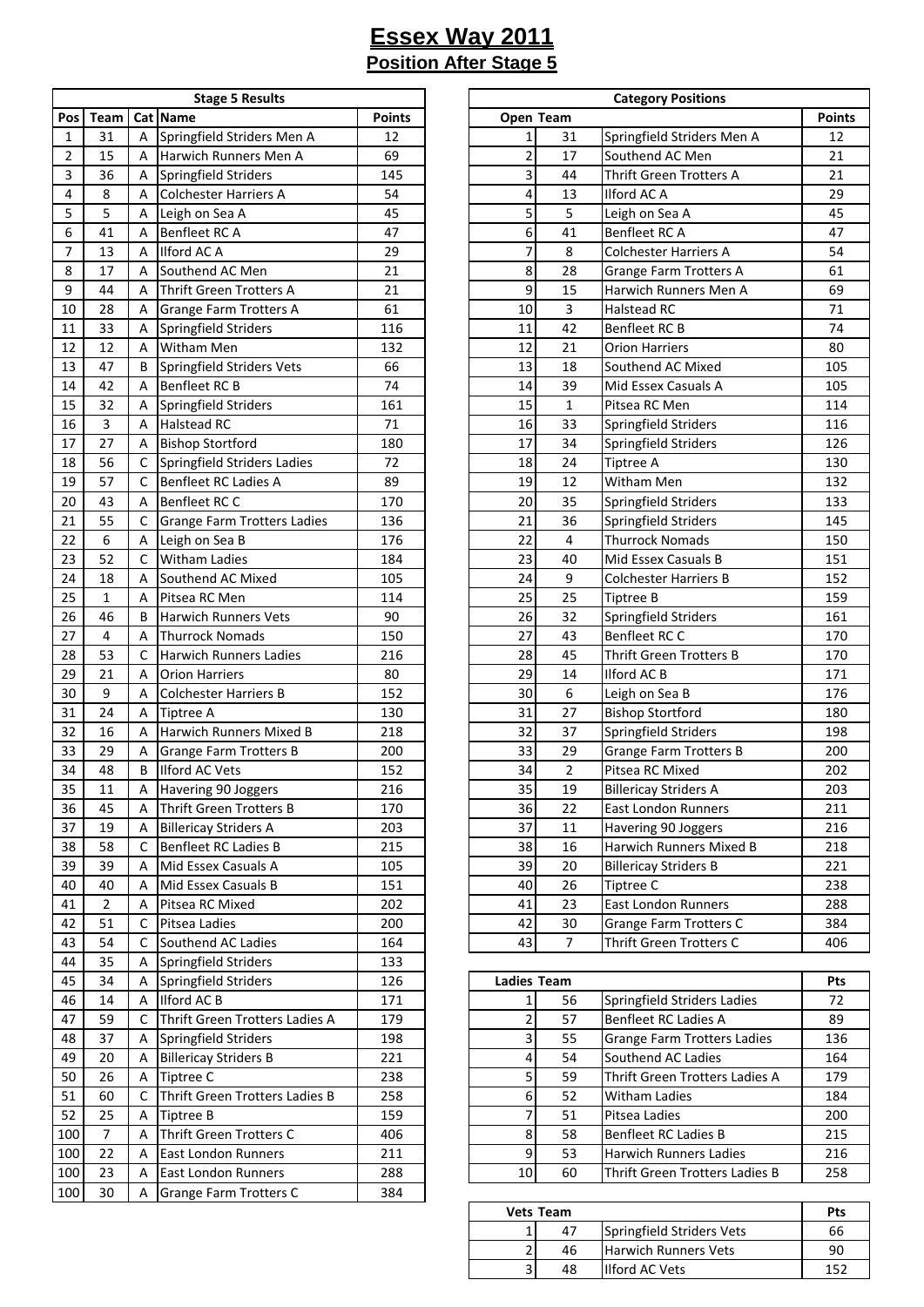|                | <b>Stage 6 Results</b> |     |                                                  |               |  |  |  |  |  |  |
|----------------|------------------------|-----|--------------------------------------------------|---------------|--|--|--|--|--|--|
| Pos            | Team                   | Cat | <b>Name</b>                                      | <b>Points</b> |  |  |  |  |  |  |
| 1              | 15                     | А   | Harwich Runners Men A                            | 70            |  |  |  |  |  |  |
| $\overline{2}$ | 44                     | A   | <b>Thrift Green Trotters A</b>                   | 23            |  |  |  |  |  |  |
| 3              | 31                     | А   | Springfield Striders Men A                       | 15            |  |  |  |  |  |  |
| 4              | 8                      | A   | <b>Colchester Harriers A</b>                     | 58            |  |  |  |  |  |  |
| 5              | 5                      | A   | Leigh on Sea A                                   | 50            |  |  |  |  |  |  |
| 6              | 13                     | А   | Ilford AC A                                      | 35            |  |  |  |  |  |  |
| 7              | 41                     | А   | Benfleet RC A                                    | 54            |  |  |  |  |  |  |
| 8              | 17                     | А   | Southend AC Men                                  | 29            |  |  |  |  |  |  |
| 9              | 36                     | Α   | Springfield Striders                             | 154           |  |  |  |  |  |  |
| 10             | 28                     | Α   | <b>Grange Farm Trotters A</b>                    | 71            |  |  |  |  |  |  |
| 11             | 21                     | Α   | <b>Orion Harriers</b>                            | 91            |  |  |  |  |  |  |
| 12             | 9                      | А   | <b>Colchester Harriers B</b>                     | 164           |  |  |  |  |  |  |
| 13             | 24                     | Α   | Tiptree A                                        | 143           |  |  |  |  |  |  |
| 14             | 59                     | C   | Thrift Green Trotters Ladies A                   | 193           |  |  |  |  |  |  |
| 15             | 57                     | C   | <b>Benfleet RC Ladies A</b>                      | 104           |  |  |  |  |  |  |
| 16             | 47                     | В   |                                                  | 82            |  |  |  |  |  |  |
| 17             | 22                     | А   | Springfield Striders Vets<br>East London Runners | 228           |  |  |  |  |  |  |
| 18             | 27                     |     |                                                  |               |  |  |  |  |  |  |
|                |                        | А   | <b>Bishop Stortford</b>                          | 198           |  |  |  |  |  |  |
| 19             | 32                     | Α   | Springfield Striders                             | 180           |  |  |  |  |  |  |
| 20             | 42                     | А   | Benfleet RC B                                    | 94            |  |  |  |  |  |  |
| 21             | 39                     | Α   | Mid Essex Casuals A                              | 126           |  |  |  |  |  |  |
| 22             | 20                     | А   | <b>Billericay Striders B</b>                     | 243           |  |  |  |  |  |  |
| 23             | 19                     | А   | <b>Billericay Striders A</b>                     | 226           |  |  |  |  |  |  |
| 24             | 12                     | Α   | Witham Men                                       | 156           |  |  |  |  |  |  |
| 25             | 16                     | А   | Harwich Runners Mixed B                          | 243           |  |  |  |  |  |  |
| 26             | 48                     | В   | <b>Ilford AC Vets</b>                            | 178           |  |  |  |  |  |  |
| 27             | 54                     | C   | Southend AC Ladies                               | 191           |  |  |  |  |  |  |
| 28             | 45                     | Α   | <b>Thrift Green Trotters B</b>                   | 198           |  |  |  |  |  |  |
| 29             | 35                     | Α   | Springfield Striders                             | 162           |  |  |  |  |  |  |
| 30             | 56                     | C   | Springfield Striders Ladies                      | 102           |  |  |  |  |  |  |
| 31             | $\mathbf{1}$           | А   | Pitsea RC Men                                    | 145           |  |  |  |  |  |  |
| 32             | 29                     | А   | <b>Grange Farm Trotters B</b>                    | 232           |  |  |  |  |  |  |
| 33             | 14                     | А   | Ilford AC B                                      | 204           |  |  |  |  |  |  |
| 34             | 46                     | В   | <b>Harwich Runners Vets</b>                      | 124           |  |  |  |  |  |  |
| 35             | 6                      | А   | Leigh on Sea B                                   | 211           |  |  |  |  |  |  |
| 36             | 53                     | С   | Harwich Runners Ladies                           | 252           |  |  |  |  |  |  |
| 37             | 4                      | A   | <b>Thurrock Nomads</b>                           | 187           |  |  |  |  |  |  |
| 38             | 37                     | Α   | Springfield Striders                             | 236           |  |  |  |  |  |  |
| 39             | 18                     | Α   | Southend AC Mixed                                | 144           |  |  |  |  |  |  |
| 40             | 33                     | Α   | Springfield Striders                             | 156           |  |  |  |  |  |  |
| 41             | 34                     | Α   | Springfield Striders                             | 167           |  |  |  |  |  |  |
| 42             | 11                     | A   | Havering 90 Joggers                              | 258           |  |  |  |  |  |  |
| 43             | 52                     | C   | Witham Ladies                                    | 227           |  |  |  |  |  |  |
| 44             | 3                      | Α   | Halstead RC                                      | 115           |  |  |  |  |  |  |
| 45             | 43                     | Α   | Benfleet RC C                                    | 215           |  |  |  |  |  |  |
| 46             | 58                     | C   | Benfleet RC Ladies B                             | 261           |  |  |  |  |  |  |
| 47             | 23                     | Α   | East London Runners                              | 335           |  |  |  |  |  |  |
| 48             | 40                     | Α   | Mid Essex Casuals B                              | 199           |  |  |  |  |  |  |
| 49             | 25                     | А   | Tiptree B                                        | 208           |  |  |  |  |  |  |
| 50             | 30                     | Α   | Grange Farm Trotters C                           | 434           |  |  |  |  |  |  |
| 51             | 26                     | A   | Tiptree C                                        | 289           |  |  |  |  |  |  |
| 52             | 60                     | С   | Thrift Green Trotters Ladies B                   | 310           |  |  |  |  |  |  |
| 53             | 7                      | А   | Thrift Green Trotters C                          | 459           |  |  |  |  |  |  |
| 54             | 55                     | С   | <b>Grange Farm Trotters Ladies</b>               | 190           |  |  |  |  |  |  |
| 55             | 2                      | A   | Pitsea RC Mixed                                  | 257           |  |  |  |  |  |  |
| 56             | 51                     | С   | Pitsea Ladies                                    | 256           |  |  |  |  |  |  |
|                |                        |     |                                                  |               |  |  |  |  |  |  |

|                 |                  |                           | <b>Stage 6 Results</b>         |               | <b>Category Positions</b> |                 |                                |               |
|-----------------|------------------|---------------------------|--------------------------------|---------------|---------------------------|-----------------|--------------------------------|---------------|
| Pos             | Team             |                           | Cat Name                       | <b>Points</b> | Open Team                 |                 |                                | <b>Points</b> |
| $\mathbf{1}$    | 15               | A                         | Harwich Runners Men A          | 70            | $\mathbf{1}$              | 31              | Springfield Striders Men A     | 15            |
| $\overline{2}$  | 44               | A                         | Thrift Green Trotters A        | 23            | $\overline{2}$            | 44              | <b>Thrift Green Trotters A</b> | 23            |
| 3               | 31               | Α                         | Springfield Striders Men A     | 15            | $\overline{\mathbf{3}}$   | 17              | Southend AC Men                | 29            |
| 4               | 8                | A                         | Colchester Harriers A          | 58            | 4                         | 13              | Ilford AC A                    | 35            |
| 5               | 5                | Α                         | Leigh on Sea A                 | 50            | 5                         | 5               | Leigh on Sea A                 | 50            |
| 6               | 13               | A                         | Ilford AC A                    | 35            | 6                         | 41              | Benfleet RC A                  | 54            |
| $\overline{7}$  | 41               | A                         | Benfleet RC A                  | 54            | 7                         | 8               | <b>Colchester Harriers A</b>   | 58            |
| 8               | 17               | A                         | Southend AC Men                | 29            | 8                         | 15              | Harwich Runners Men A          | 70            |
| 9               | 36               | A                         | Springfield Striders           | 154           | 9                         | 28              | <b>Grange Farm Trotters A</b>  | 71            |
| 10              | 28               | Α                         | Grange Farm Trotters A         | 71            | 10                        | 21              | <b>Orion Harriers</b>          | 91            |
| 11              | 21               | A                         | <b>Orion Harriers</b>          | 91            | 11                        | 42              | Benfleet RC B                  | 94            |
| 12              | $\boldsymbol{9}$ | A                         | <b>Colchester Harriers B</b>   | 164           | 12                        | 3               | <b>Halstead RC</b>             | 115           |
| 13              | 24               | Α                         | <b>Tiptree A</b>               | 143           | 13                        | 39              | Mid Essex Casuals A            | 126           |
| 14              | 59               | C                         | Thrift Green Trotters Ladies A | 193           | 14                        | 24              | <b>Tiptree A</b>               | 143           |
| 15              | 57               | C                         | Benfleet RC Ladies A           | 104           | 15                        | 18              | Southend AC Mixed              | 144           |
| 16              | 47               | B                         | Springfield Striders Vets      | 82            | 16                        | $\mathbf{1}$    | Pitsea RC Men                  | 145           |
| 17              | 22               | A                         | <b>East London Runners</b>     | 228           | 17                        | 36              | Springfield Striders           | 154           |
| 18              | 27               | Α                         | <b>Bishop Stortford</b>        | 198           | 18                        | 12              | Witham Men                     | 156           |
| 19              | 32               | Α                         | Springfield Striders           | 180           | 19                        | 33              | Springfield Striders           | 156           |
| $20\,$          | 42               | A                         | <b>Benfleet RC B</b>           | 94            | 20                        | 35              | Springfield Striders           | 162           |
| 21              | 39               | A                         | Mid Essex Casuals A            | 126           | 21                        | 9               | <b>Colchester Harriers B</b>   | 164           |
| 22              | 20               | Α                         | <b>Billericay Striders B</b>   | 243           | 22                        | 34              | <b>Springfield Striders</b>    | 167           |
| 23              | 19               | A                         | <b>Billericay Striders A</b>   | 226           | 23                        | 32              | Springfield Striders           | 180           |
| 24              | 12               | A                         | Witham Men                     | 156           | 24                        | $\overline{4}$  | <b>Thurrock Nomads</b>         | 187           |
| 25              | 16               | A                         | Harwich Runners Mixed B        | 243           | 25                        | 27              | <b>Bishop Stortford</b>        | 198           |
| 26              | 48               | B                         | <b>Ilford AC Vets</b>          | 178           | 26                        | 45              | <b>Thrift Green Trotters B</b> | 198           |
| 27              | 54               | C                         | Southend AC Ladies             | 191           | 27                        | 40              | Mid Essex Casuals B            | 199           |
| 28              | 45               | Α                         | Thrift Green Trotters B        | 198           | 28                        | 14              | Ilford AC B                    | 204           |
| 29              | 35               | Α                         | Springfield Striders           | 162           | 29                        | 25              | <b>Tiptree B</b>               | 208           |
| 30              | 56               | C                         | Springfield Striders Ladies    | 102           | 30                        | 6               | Leigh on Sea B                 | 211           |
| 31              | $\mathbf{1}$     | A                         | Pitsea RC Men                  | 145           | 31                        | 43              | Benfleet RC C                  | 215           |
| 32              | 29               | Α                         | <b>Grange Farm Trotters B</b>  | 232           | 32                        | 19              | <b>Billericay Striders A</b>   | 226           |
| 33              | 14               | A                         | Ilford AC B                    | 204           | 33                        | 22              | <b>East London Runners</b>     | 228           |
| 34              | 46               | B                         | <b>Harwich Runners Vets</b>    | 124           | 34                        | 29              | <b>Grange Farm Trotters B</b>  | 232           |
| $\overline{35}$ | $\overline{6}$   | $\boldsymbol{\mathsf{A}}$ | Leigh on Sea B                 | 211           | $\overline{35}$           | $\overline{37}$ | Springfield Striders           | 236           |
| 36              | 53               | C                         | <b>Harwich Runners Ladies</b>  | 252           | 36                        | 20              | <b>Billericay Striders B</b>   | 243           |
| 37              | 4                | A                         | <b>Thurrock Nomads</b>         | 187           | 37                        | 16              | Harwich Runners Mixed B        | 243           |
| 38              | 37               | Α                         | Springfield Striders           | 236           | 38                        | 2               | Pitsea RC Mixed                | 257           |
| 39              | 18               | Α                         | Southend AC Mixed              | 144           | 39                        | 11              | Havering 90 Joggers            | 258           |
| 40              | 33               | Α                         | Springfield Striders           | 156           | 40                        | 26              | Tiptree C                      | 289           |
| 41              | 34               | A                         | Springfield Striders           | 167           | 41                        | 23              | <b>East London Runners</b>     | 335           |
| 42              | 11               | Α                         | Havering 90 Joggers            | 258           | 42                        | 30              | Grange Farm Trotters C         | 434           |
| 43              | 52               | C                         | <b>Witham Ladies</b>           | 227           | 43                        | $\overline{7}$  | Thrift Green Trotters C        | 459           |

| 45 | 43 | А | Benfleet RC C                  | 215 |    | <b>Ladies Team</b> |                                    |     |
|----|----|---|--------------------------------|-----|----|--------------------|------------------------------------|-----|
| 46 | 58 |   | <b>Benfleet RC Ladies B</b>    | 261 |    | 56                 | Springfield Striders Ladies        | 102 |
| 47 | 23 | A | <b>East London Runners</b>     | 335 |    | 57                 | Benfleet RC Ladies A               | 104 |
| 48 | 40 | A | Mid Essex Casuals B            | 199 |    | 55                 | <b>Grange Farm Trotters Ladies</b> | 190 |
| 49 | 25 | A | Tiptree B                      | 208 |    | 54                 | Southend AC Ladies                 | 191 |
| 50 | 30 | A | Grange Farm Trotters C         | 434 |    | 59                 | Thrift Green Trotters Ladies A     | 193 |
| 51 | 26 | A | Tiptree C                      | 289 |    | 52                 | <b>Witham Ladies</b>               | 227 |
| 52 | 60 |   | Thrift Green Trotters Ladies B | 310 |    | 53                 | <b>Harwich Runners Ladies</b>      | 252 |
| 53 |    | А | Thrift Green Trotters C        | 459 |    | 51                 | Pitsea Ladies                      | 256 |
| 54 | 55 |   | Grange Farm Trotters Ladies    | 190 |    | 58                 | Benfleet RC Ladies B               | 261 |
| 55 |    | А | Pitsea RC Mixed                | 257 | 10 | 60                 | Thrift Green Trotters Ladies B     | 310 |
|    |    |   |                                |     |    |                    |                                    |     |

| <b>Vets Team</b> | Pts |                             |     |
|------------------|-----|-----------------------------|-----|
|                  | 47  | Springfield Striders Vets   | 82  |
|                  | 46  | <b>Harwich Runners Vets</b> | 124 |
|                  | 48  | <b>Ilford AC Vets</b>       |     |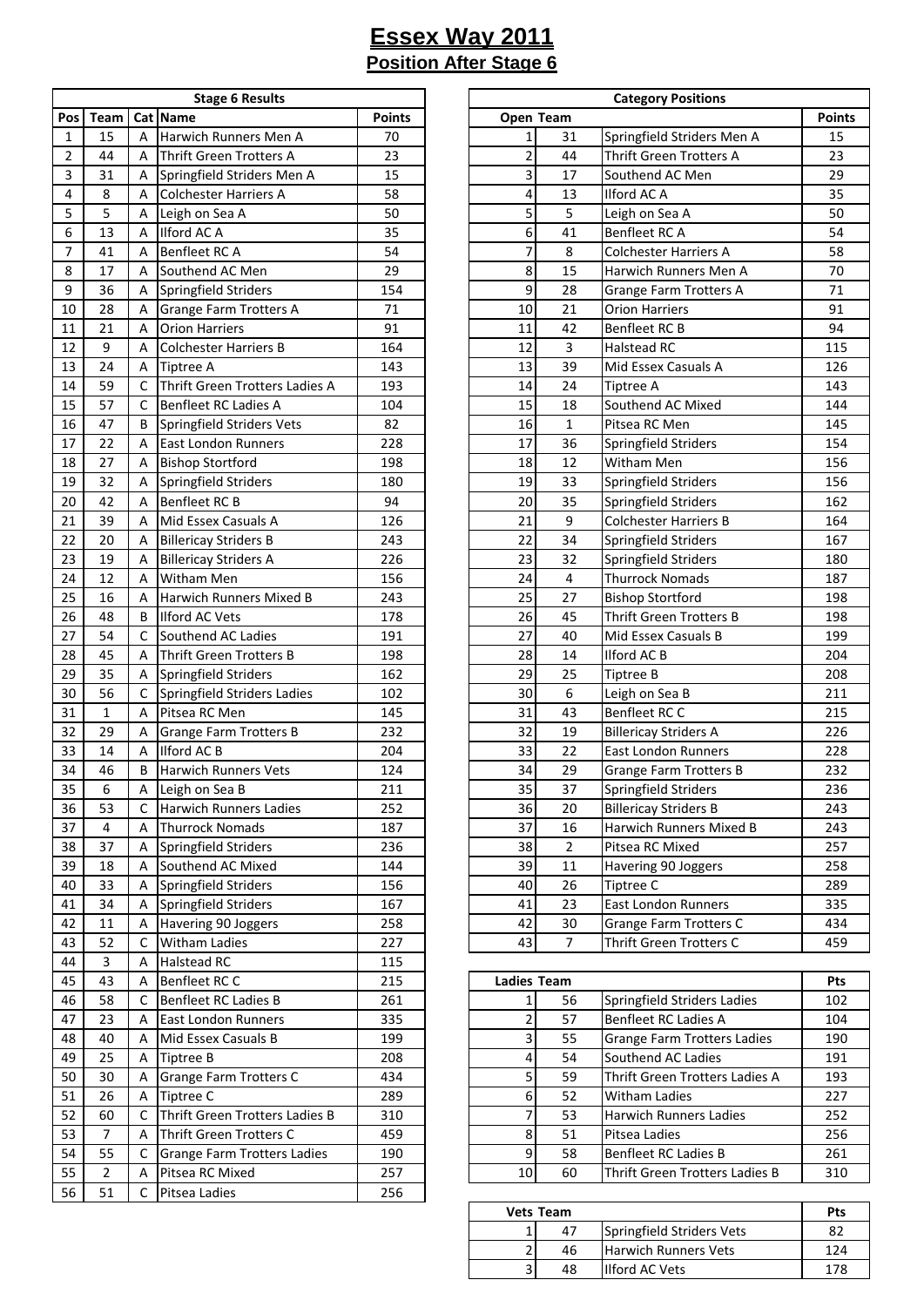|                         | <b>Stage 7 Results</b> |   |                                    |               |  |  |  |  |  |  |
|-------------------------|------------------------|---|------------------------------------|---------------|--|--|--|--|--|--|
| Pos                     | Team                   |   | Cat Name                           | <b>Points</b> |  |  |  |  |  |  |
| 1                       | 3                      | А | <b>Halstead RC</b>                 | 116           |  |  |  |  |  |  |
| $\overline{\mathbf{c}}$ | 31                     | Α | Springfield Striders Men A         | 17            |  |  |  |  |  |  |
| 3                       | 8                      | Α | <b>Colchester Harriers A</b>       | 61            |  |  |  |  |  |  |
| 4                       | 13                     | Α | <b>Ilford AC A</b>                 | 39            |  |  |  |  |  |  |
| 5                       | 14                     | А | Ilford AC B                        | 209           |  |  |  |  |  |  |
| 6                       | 17                     | Α | Southend AC Men                    | 35            |  |  |  |  |  |  |
| 7                       | 15                     | А | Harwich Runners Men A              | 77            |  |  |  |  |  |  |
| 8                       | 36                     | Α | Springfield Striders               | 162           |  |  |  |  |  |  |
| 9                       | 48                     | В | <b>Ilford AC Vets</b>              | 187           |  |  |  |  |  |  |
| 10                      | 21                     | Α | <b>Orion Harriers</b>              | 101           |  |  |  |  |  |  |
| 11                      | 24                     | А | <b>Tiptree A</b>                   | 154           |  |  |  |  |  |  |
| 12                      | $\mathbf{1}$           | Α | Pitsea RC Men                      | 157           |  |  |  |  |  |  |
| 13                      | 2                      | Α | Pitsea RC Mixed                    | 270           |  |  |  |  |  |  |
| 14                      | 5                      | Α | Leigh on Sea A                     | 64            |  |  |  |  |  |  |
| 15                      | 44                     | А | Thrift Green Trotters A            | 38            |  |  |  |  |  |  |
| 16                      | 28                     | Α | Grange Farm Trotters A             | 87            |  |  |  |  |  |  |
| 17                      | 46                     | В | <b>Harwich Runners Vets</b>        | 141           |  |  |  |  |  |  |
| 18                      | 37                     | А | Springfield Striders               | 254           |  |  |  |  |  |  |
| 19                      | 25                     | А | <b>Tiptree B</b>                   | 227           |  |  |  |  |  |  |
| 20                      | 41                     | Α | Benfleet RC A                      | 74            |  |  |  |  |  |  |
| 21                      | 4                      | А | <b>Thurrock Nomads</b>             | 208           |  |  |  |  |  |  |
| 22                      | 53                     | C | <b>Harwich Runners Ladies</b>      | 274           |  |  |  |  |  |  |
| 23                      | 57                     | C | <b>Benfleet RC Ladies A</b>        | 127           |  |  |  |  |  |  |
| 24                      | 42                     | Α | Benfleet RC B                      | 118           |  |  |  |  |  |  |
| 25                      | 43                     | А | <b>Benfleet RC C</b>               | 240           |  |  |  |  |  |  |
| 26                      | 32                     | А | Springfield Striders               | 206           |  |  |  |  |  |  |
| 27                      | 47                     | В | Springfield Striders Vets          | 109           |  |  |  |  |  |  |
| 28                      | 56                     | C | Springfield Striders Ladies        | 130           |  |  |  |  |  |  |
| 29                      | 55                     | C | <b>Grange Farm Trotters Ladies</b> | 219           |  |  |  |  |  |  |
| 30                      | 12                     | Α | Witham Men                         | 186           |  |  |  |  |  |  |
| 31                      | 11                     | A | Havering 90 Joggers                | 289           |  |  |  |  |  |  |
| 32                      | 19                     | А | <b>Billericay Striders A</b>       | 258           |  |  |  |  |  |  |
| 33                      | 33                     | А | Springfield Striders               | 189           |  |  |  |  |  |  |
| 34                      | 9                      | Α | <b>Colchester Harriers B</b>       | 198           |  |  |  |  |  |  |
| 35                      | 6                      | Α | Leigh on Sea B                     | 246           |  |  |  |  |  |  |
| 36                      | 34                     | Α | Springfield Striders               | 203           |  |  |  |  |  |  |
| 37                      | 7                      | Α | Thrift Green Trotters C            | 496           |  |  |  |  |  |  |
| 38                      | 39                     | Α | Mid Essex Casuals A                | 164           |  |  |  |  |  |  |
| 39                      | 16                     | Α | Harwich Runners Mixed B            | 282           |  |  |  |  |  |  |
| 40                      | 54                     | C | Southend AC Ladies                 | 231           |  |  |  |  |  |  |
| 40                      | 20                     | Α | <b>Billericay Striders B</b>       | 283           |  |  |  |  |  |  |
| 42                      | 18                     | А | Southend AC Mixed                  | 186           |  |  |  |  |  |  |
| 43                      | 27                     | А | <b>Bishop Stortford</b>            | 241           |  |  |  |  |  |  |
| 44                      | 45                     | А | <b>Thrift Green Trotters B</b>     | 242           |  |  |  |  |  |  |
| 45                      | 51                     | С | Pitsea Ladies                      | 301           |  |  |  |  |  |  |
| 46                      | 60                     | C | Thrift Green Trotters Ladies B     | 356           |  |  |  |  |  |  |
| 47                      | 22                     | Α | East London Runners                | 275           |  |  |  |  |  |  |
| 48                      | 59                     | C | Thrift Green Trotters Ladies A     | 241           |  |  |  |  |  |  |
| 49                      | 29                     | Α | <b>Grange Farm Trotters B</b>      | 281           |  |  |  |  |  |  |
| 50                      | 52                     | с | Witham Ladies                      | 277           |  |  |  |  |  |  |
| 51                      | 40                     | А | Mid Essex Casuals B                | 250           |  |  |  |  |  |  |
| 52                      | 58                     | С | Benfleet RC Ladies B               | 313           |  |  |  |  |  |  |
| 100                     | 26                     | Α | Tiptree C                          | 389           |  |  |  |  |  |  |
| 100                     | 30                     | Α | Grange Farm Trotters C             | 534           |  |  |  |  |  |  |
| 100                     | 35                     | А | Springfield Striders               | 262           |  |  |  |  |  |  |
| 100                     | 23                     | Α | East London Runners                | 435           |  |  |  |  |  |  |
|                         |                        |   |                                    |               |  |  |  |  |  |  |

|                 |                  |   | <b>Stage 7 Results</b>        |               | <b>Category Positions</b> |                 |                               |               |  |
|-----------------|------------------|---|-------------------------------|---------------|---------------------------|-----------------|-------------------------------|---------------|--|
| Pos             | Team             |   | Cat Name                      | <b>Points</b> | Open Team                 |                 |                               | <b>Points</b> |  |
| $\mathbf{1}$    | 3                | A | <b>Halstead RC</b>            | 116           | $\mathbf{1}$              | 31              | Springfield Striders Men A    | 17            |  |
| 2               | 31               | Α | Springfield Striders Men A    | 17            | $\overline{c}$            | 17              | Southend AC Men               | 35            |  |
| 3               | 8                | Α | <b>Colchester Harriers A</b>  | 61            | 3                         | 44              | Thrift Green Trotters A       | 38            |  |
| $\overline{4}$  | 13               | A | Ilford AC A                   | 39            | 4                         | 13              | Ilford AC A                   | 39            |  |
| 5               | 14               | A | Ilford AC B                   | 209           | 5                         | 8               | <b>Colchester Harriers A</b>  | 61            |  |
| 6               | 17               | A | Southend AC Men               | 35            | 6                         | 5               | Leigh on Sea A                | 64            |  |
| 7               | 15               | A | Harwich Runners Men A         | 77            | 7                         | 41              | Benfleet RC A                 | 74            |  |
| 8               | 36               | A | Springfield Striders          | 162           | 8                         | 15              | Harwich Runners Men A         | 77            |  |
| 9               | 48               | B | <b>Ilford AC Vets</b>         | 187           | 9                         | 28              | <b>Grange Farm Trotters A</b> | 87            |  |
| 10              | 21               | Α | <b>Orion Harriers</b>         | 101           | 10                        | 21              | <b>Orion Harriers</b>         | 101           |  |
| 11              | 24               | A | <b>Tiptree A</b>              | 154           | 11                        | 3               | <b>Halstead RC</b>            | 116           |  |
| 12              | $\mathbf{1}$     | A | Pitsea RC Men                 | 157           | 12                        | 42              | Benfleet RC B                 | 118           |  |
| 13              | $\mathbf 2$      | A | Pitsea RC Mixed               | 270           | 13                        | 24              | <b>Tiptree A</b>              | 154           |  |
| 14              | 5                | Α | Leigh on Sea A                | 64            | 14                        | $\mathbf{1}$    | Pitsea RC Men                 | 157           |  |
| 15              | 44               | A | Thrift Green Trotters A       | 38            | 15                        | 36              | Springfield Striders          | 162           |  |
| 16              | 28               | A | <b>Grange Farm Trotters A</b> | 87            | 16                        | 39              | Mid Essex Casuals A           | 164           |  |
| 17              | 46               | B | <b>Harwich Runners Vets</b>   | 141           | 17                        | 12              | <b>Witham Men</b>             | 186           |  |
| 18              | 37               | Α | Springfield Striders          | 254           | 18                        | 18              | Southend AC Mixed             | 186           |  |
| 19              | 25               | Α | <b>Tiptree B</b>              | 227           | 19                        | 33              | Springfield Striders          | 189           |  |
| 20              | 41               | A | Benfleet RC A                 | 74            | 20                        | 9               | <b>Colchester Harriers B</b>  | 198           |  |
| 21              | 4                | Α | <b>Thurrock Nomads</b>        | 208           | 21                        | 34              | Springfield Striders          | 203           |  |
| 22              | 53               | C | <b>Harwich Runners Ladies</b> | 274           | 22                        | 32              | Springfield Striders          | 206           |  |
| 23              | 57               | C | Benfleet RC Ladies A          | 127           | 23                        | 4               | <b>Thurrock Nomads</b>        | 208           |  |
| 24              | 42               | A | Benfleet RC B                 | 118           | 24                        | 14              | Ilford AC B                   | 209           |  |
| 25              | 43               | A | Benfleet RC C                 | 240           | 25                        | 25              | <b>Tiptree B</b>              | 227           |  |
| 26              | 32               | Α | Springfield Striders          | 206           | 26                        | 43              | Benfleet RC C                 | 240           |  |
| 27              | 47               | B | Springfield Striders Vets     | 109           | 27                        | 27              | <b>Bishop Stortford</b>       | 241           |  |
| 28              | 56               | C | Springfield Striders Ladies   | 130           | 28                        | 45              | Thrift Green Trotters B       | 242           |  |
| 29              | 55               | C | Grange Farm Trotters Ladies   | 219           | 29                        | 6               | Leigh on Sea B                | 246           |  |
| 30              | 12               | Α | <b>Witham Men</b>             | 186           | 30                        | 40              | Mid Essex Casuals B           | 250           |  |
| 31              | 11               | Α | Havering 90 Joggers           | 289           | 31                        | 37              | Springfield Striders          | 254           |  |
| 32              | 19               | A | <b>Billericay Striders A</b>  | 258           | 32                        | 19              | <b>Billericay Striders A</b>  | 258           |  |
| 33              | 33               | A | Springfield Striders          | 189           | 33                        | 35              | Springfield Striders          | 262           |  |
| 34              | 9                | Α | <b>Colchester Harriers B</b>  | 198           | 34                        | $\overline{2}$  | Pitsea RC Mixed               | 270           |  |
| $\overline{35}$ | $\boldsymbol{6}$ | A | Leigh on Sea B                | 246           | 35                        | $\overline{22}$ | East London Runners           | 275           |  |
| 36              | 34               | Α | Springfield Striders          | 203           | 36                        | 29              | <b>Grange Farm Trotters B</b> | 281           |  |
| 37              | 7                | Α | Thrift Green Trotters C       | 496           | 37                        | 16              | Harwich Runners Mixed B       | 282           |  |
| 38              | 39               | Α | Mid Essex Casuals A           | 164           | 38                        | 20              | <b>Billericay Striders B</b>  | 283           |  |
| 39              | 16               | Α | Harwich Runners Mixed B       | 282           | 39                        | 11              | Havering 90 Joggers           | 289           |  |
| 40              | 54               | C | Southend AC Ladies            | 231           | 40                        | 26              | Tiptree C                     | 389           |  |
| 40              | 20               | A | <b>Billericay Striders B</b>  | 283           | 41                        | 23              | <b>East London Runners</b>    | 435           |  |
| 42              | 18               | Α | Southend AC Mixed             | 186           | 42                        | $\overline{7}$  | Thrift Green Trotters C       | 496           |  |
| 43              | 27               | Α | <b>Bishop Stortford</b>       | 241           | 43                        | 30              | <b>Grange Farm Trotters C</b> | 534           |  |

| 45  | 51 |   | Pitsea Ladies                  | 301 |    | <b>Ladies Team</b> |                                |     |
|-----|----|---|--------------------------------|-----|----|--------------------|--------------------------------|-----|
| 46  | 60 |   | Thrift Green Trotters Ladies B | 356 |    | 57                 | Benfleet RC Ladies A           | 127 |
| 47  | 22 |   | <b>East London Runners</b>     | 275 |    | 56                 | Springfield Striders Ladies    | 130 |
| 48  | 59 |   | Thrift Green Trotters Ladies A | 241 |    | 55                 | Grange Farm Trotters Ladies    | 219 |
| 49  | 29 |   | Grange Farm Trotters B         | 281 |    | 54                 | Southend AC Ladies             | 231 |
| 50  | 52 |   | <b>Witham Ladies</b>           | 277 |    | 59                 | Thrift Green Trotters Ladies A | 241 |
| 51  | 40 |   | Mid Essex Casuals B            | 250 |    | 53                 | <b>Harwich Runners Ladies</b>  | 274 |
| 52  | 58 |   | Benfleet RC Ladies B           | 313 |    | 52                 | <b>Witham Ladies</b>           | 277 |
| 100 | 26 | A | Tiptree C                      | 389 |    | 51                 | Pitsea Ladies                  | 301 |
| 100 | 30 | A | Grange Farm Trotters C         | 534 |    | 58                 | Benfleet RC Ladies B           | 313 |
| 100 | 35 |   | Springfield Striders           | 262 | 10 | 60                 | Thrift Green Trotters Ladies B | 356 |
|     |    |   |                                |     |    |                    |                                |     |

|   | <b>Vets Team</b> |                             | Pts   |
|---|------------------|-----------------------------|-------|
|   | 47               | Springfield Striders Vets   | 109   |
| ∽ | 46               | <b>Harwich Runners Vets</b> | 141   |
| h | 48               | <b>Ilford AC Vets</b>       | 1 Q 7 |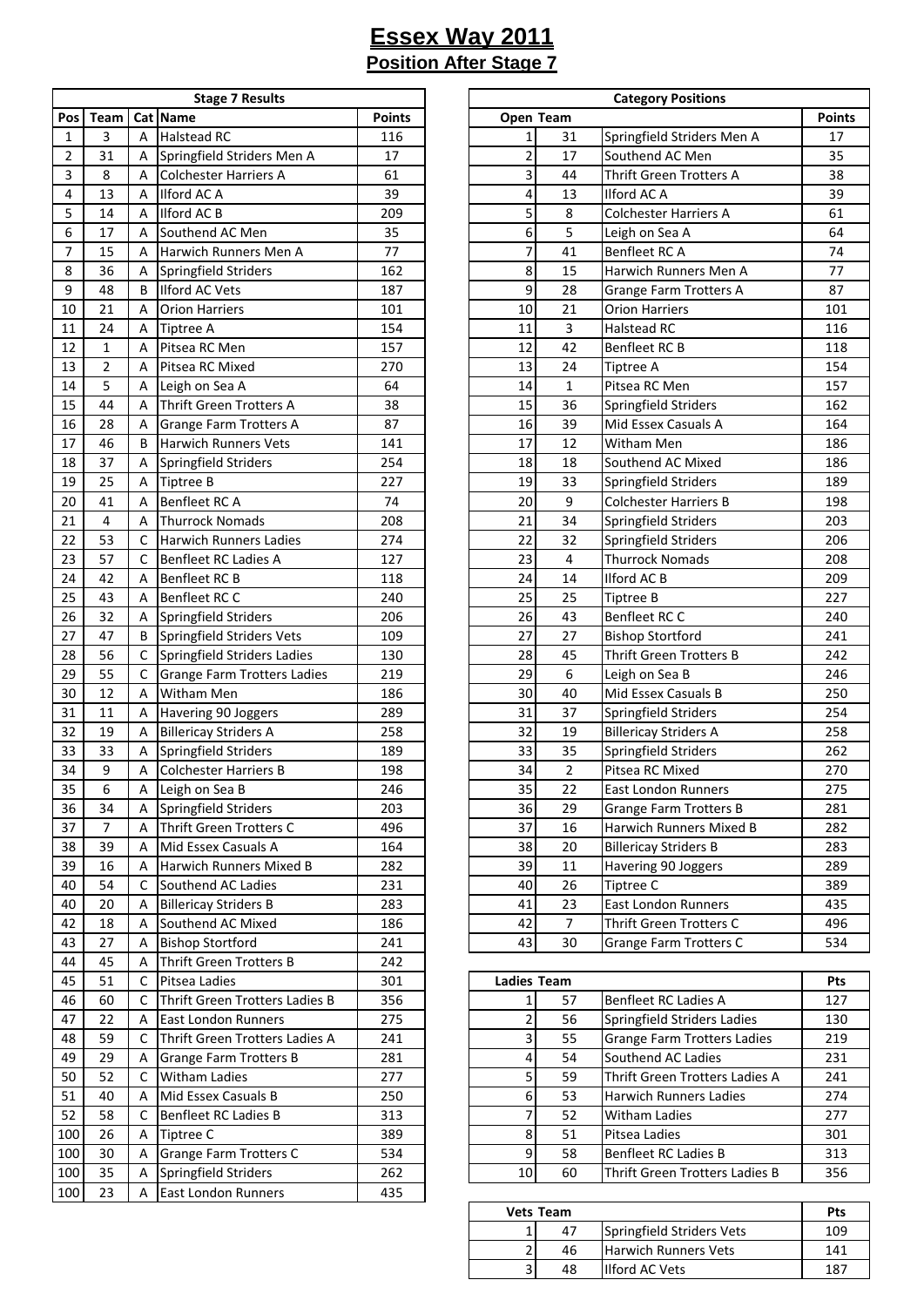|                | <b>Stage 8 Results</b> |   |                                |               |  |  |  |  |  |  |
|----------------|------------------------|---|--------------------------------|---------------|--|--|--|--|--|--|
| Pos            | Team                   |   | Cat Name                       | <b>Points</b> |  |  |  |  |  |  |
| 1              | 31                     | A | Springfield Striders Men A     | 18            |  |  |  |  |  |  |
| $\overline{2}$ | 8                      | А | Colchester Harriers A          | 63            |  |  |  |  |  |  |
| 3              | 37                     | А | Springfield Striders           | 257           |  |  |  |  |  |  |
| 4              | 17                     | A | Southend AC Men                | 39            |  |  |  |  |  |  |
| 5              | 41                     | A | Benfleet RC A                  | 79            |  |  |  |  |  |  |
| 6              | 15                     | А | Harwich Runners Men A          | 83            |  |  |  |  |  |  |
| 7              | 44                     | А | <b>Thrift Green Trotters A</b> | 45            |  |  |  |  |  |  |
| 8              | 13                     | А | Ilford AC A                    | 47            |  |  |  |  |  |  |
| 9              | 5                      | А | Leigh on Sea A                 | 73            |  |  |  |  |  |  |
| 10             | 14                     | А | Ilford AC B                    | 219           |  |  |  |  |  |  |
| 11             | 42                     | Α | Benfleet RC B                  | 129           |  |  |  |  |  |  |
| 12             | 39                     | Α | Mid Essex Casuals A            | 176           |  |  |  |  |  |  |
| 13             | 53                     | C | <b>Harwich Runners Ladies</b>  | 287           |  |  |  |  |  |  |
| 14             | 12                     | А | Witham Men                     | 200           |  |  |  |  |  |  |
| 15             | 47                     | В | Springfield Striders Vets      | 124           |  |  |  |  |  |  |
| 16             | 27                     | Α | <b>Bishop Stortford</b>        | 257           |  |  |  |  |  |  |
| 17             | 6                      | А | Leigh on Sea B                 | 263           |  |  |  |  |  |  |
| 18             | 45                     | Α | <b>Thrift Green Trotters B</b> | 260           |  |  |  |  |  |  |
| 19             | 46                     | В | <b>Harwich Runners Vets</b>    | 160           |  |  |  |  |  |  |
| 20             | 54                     | С | Southend AC Ladies             | 251           |  |  |  |  |  |  |
| 21             | 11                     |   |                                | 310           |  |  |  |  |  |  |
| 22             |                        | А | Havering 90 Joggers            |               |  |  |  |  |  |  |
|                | 3                      | А | <b>Halstead RC</b>             | 138           |  |  |  |  |  |  |
| 23             | 28                     | Α | Grange Farm Trotters A         | 110           |  |  |  |  |  |  |
| 24             | 18                     | Α | Southend AC Mixed              | 210           |  |  |  |  |  |  |
| 25             | 9                      | А | <b>Colchester Harriers B</b>   | 223           |  |  |  |  |  |  |
| 26             | 16                     | А | Harwich Runners Mixed B        | 308           |  |  |  |  |  |  |
| 27             | 57                     | С | Benfleet RC Ladies A           | 154           |  |  |  |  |  |  |
| 28             | 24                     | Α | <b>Tiptree A</b>               | 182           |  |  |  |  |  |  |
| 29             | 48                     | В | Ilford AC Vets                 | 216           |  |  |  |  |  |  |
| 30             | 55                     | C | Grange Farm Trotters Ladies    | 249           |  |  |  |  |  |  |
| 31             | $\overline{2}$         | А | Pitsea RC Mixed                | 301           |  |  |  |  |  |  |
| 32             | 52                     | C | Witham Ladies                  | 309           |  |  |  |  |  |  |
| 33             | 29                     | А | <b>Grange Farm Trotters B</b>  | 314           |  |  |  |  |  |  |
| 34             | 22                     | А | <b>East London Runners</b>     | 309           |  |  |  |  |  |  |
| 35             | 32                     | А | Springfield Striders           | 241           |  |  |  |  |  |  |
| 36             | 56                     | С | Springfield Striders Ladies    | 166           |  |  |  |  |  |  |
| 37             | 59                     | с | Thrift Green Trotters Ladies A | 278           |  |  |  |  |  |  |
| 38             | 4                      | А | <b>Thurrock Nomads</b>         | 246           |  |  |  |  |  |  |
| 39             | 20                     | А | <b>Billericay Striders B</b>   | 322           |  |  |  |  |  |  |
| 40             | 60                     | C | Thrift Green Trotters Ladies B | 396           |  |  |  |  |  |  |
| 41             | 7                      | Α | Thrift Green Trotters C        | 537           |  |  |  |  |  |  |
| 42             | 34                     | А | Springfield Striders           | 245           |  |  |  |  |  |  |
| 43             | 35                     | Α | Springfield Striders           | 305           |  |  |  |  |  |  |
| 44             | 58                     | C | Benfleet RC Ladies B           | 357           |  |  |  |  |  |  |
| 45             | 43                     | Α | Benfleet RC C                  | 285           |  |  |  |  |  |  |
| 46             | 19                     | Α | <b>Billericay Striders A</b>   | 304           |  |  |  |  |  |  |
| 47             | $\mathbf 1$            | Α | Pitsea RC Men                  | 204           |  |  |  |  |  |  |
| 48             | 51                     | С | Pitsea Ladies                  | 349           |  |  |  |  |  |  |
| 49             | 21                     | Α | <b>Orion Harriers</b>          | 150           |  |  |  |  |  |  |
| 50             | 26                     | А | Tiptree C                      | 439           |  |  |  |  |  |  |
| 51             | 25                     | Α | Tiptree B                      | 278           |  |  |  |  |  |  |
| 100            | 23                     | А | East London Runners            | 535           |  |  |  |  |  |  |
| 100            | 30                     | Α | Grange Farm Trotters C         | 634           |  |  |  |  |  |  |
| 100            | 33                     | А | Springfield Striders           | 289           |  |  |  |  |  |  |
| 100            | 36                     | А | Springfield Striders           | 262           |  |  |  |  |  |  |
| 100            | 40                     | Α | Mid Essex Casuals B            | 350           |  |  |  |  |  |  |
|                |                        |   |                                |               |  |  |  |  |  |  |

|                  |                |             | <b>Stage 8 Results</b>             |               | <b>Category Positions</b> |                |                               |               |
|------------------|----------------|-------------|------------------------------------|---------------|---------------------------|----------------|-------------------------------|---------------|
| Pos              | Team           |             | Cat Name                           | <b>Points</b> | Open Team                 |                |                               | <b>Points</b> |
| $\mathbf{1}$     | 31             | A           | Springfield Striders Men A         | 18            | $\mathbf{1}$              | 31             | Springfield Striders Men A    | 18            |
| $\overline{2}$   | 8              | A           | <b>Colchester Harriers A</b>       | 63            | $\overline{2}$            | 17             | Southend AC Men               | 39            |
| 3                | 37             | Α           | Springfield Striders               | 257           | 3                         | 44             | Thrift Green Trotters A       | 45            |
| $\overline{4}$   | 17             | Α           | Southend AC Men                    | 39            | 4                         | 13             | Ilford AC A                   | 47            |
| 5                | 41             | A           | Benfleet RC A                      | 79            | 5                         | 8              | Colchester Harriers A         | 63            |
| 6                | 15             | A           | Harwich Runners Men A              | 83            | 6                         | 5              | Leigh on Sea A                | 73            |
| $\boldsymbol{7}$ | 44             | A           | <b>Thrift Green Trotters A</b>     | 45            | 7                         | 41             | Benfleet RC A                 | 79            |
| 8                | 13             | A           | Ilford AC A                        | 47            | 8                         | 15             | Harwich Runners Men A         | 83            |
| 9                | 5              | A           | Leigh on Sea A                     | 73            | 9                         | 28             | <b>Grange Farm Trotters A</b> | 110           |
| 10               | 14             | A           | <b>Ilford AC B</b>                 | 219           | 10                        | 42             | Benfleet RC B                 | 129           |
| 11               | 42             | A           | Benfleet RC B                      | 129           | 11                        | 3              | <b>Halstead RC</b>            | 138           |
| 12               | 39             | A           | Mid Essex Casuals A                | 176           | 12                        | 21             | <b>Orion Harriers</b>         | 150           |
| 13               | 53             | C           | <b>Harwich Runners Ladies</b>      | 287           | 13                        | 39             | Mid Essex Casuals A           | 176           |
| 14               | 12             | A           | Witham Men                         | 200           | 14                        | 24             | <b>Tiptree A</b>              | 182           |
| 15               | 47             | B           | Springfield Striders Vets          | 124           | 15                        | 12             | Witham Men                    | 200           |
| 16               | 27             | A           | <b>Bishop Stortford</b>            | 257           | 16                        | $\mathbf{1}$   | Pitsea RC Men                 | 204           |
| 17               | 6              | A           | Leigh on Sea B                     | 263           | 17                        | 18             | Southend AC Mixed             | 210           |
| 18               | 45             | A           | Thrift Green Trotters B            | 260           | 18                        | 14             | Ilford AC B                   | 219           |
| 19               | 46             | B           | <b>Harwich Runners Vets</b>        | 160           | 19                        | 9              | <b>Colchester Harriers B</b>  | 223           |
| 20               | 54             | C           | Southend AC Ladies                 | 251           | 20                        | 32             | Springfield Striders          | 241           |
| 21               | 11             | Α           | Havering 90 Joggers                | 310           | 21                        | 34             | Springfield Striders          | 245           |
| 22               | $\overline{3}$ | Α           | <b>Halstead RC</b>                 | 138           | 22                        | 4              | <b>Thurrock Nomads</b>        | 246           |
| 23               | 28             | A           | Grange Farm Trotters A             | 110           | 23                        | 37             | Springfield Striders          | 257           |
| 24               | 18             | A           | Southend AC Mixed                  | 210           | 24                        | 27             | <b>Bishop Stortford</b>       | 257           |
| 25               | 9              | A           | <b>Colchester Harriers B</b>       | 223           | 25                        | 45             | Thrift Green Trotters B       | 260           |
| 26               | 16             | A           | Harwich Runners Mixed B            | 308           | 26                        | 36             | Springfield Striders          | 262           |
| 27               | 57             | C           | <b>Benfleet RC Ladies A</b>        | 154           | 27                        | 6              | Leigh on Sea B                | 263           |
| 28               | 24             | Α           | <b>Tiptree A</b>                   | 182           | 28                        | 25             | <b>Tiptree B</b>              | 278           |
| 29               | 48             | B           | <b>Ilford AC Vets</b>              | 216           | 29                        | 43             | Benfleet RC C                 | 285           |
| 30               | 55             | с           | <b>Grange Farm Trotters Ladies</b> | 249           | 30                        | 33             | Springfield Striders          | 289           |
| 31               | $\overline{2}$ | Α           | Pitsea RC Mixed                    | 301           | 31                        | $\overline{2}$ | Pitsea RC Mixed               | 301           |
| 32               | 52             | C           | <b>Witham Ladies</b>               | 309           | 32                        | 19             | <b>Billericay Striders A</b>  | 304           |
| 33               | 29             | A           | Grange Farm Trotters B             | 314           | 33                        | 35             | Springfield Striders          | 305           |
| 34               | 22             | Α           | <b>East London Runners</b>         | 309           | 34                        | 16             | Harwich Runners Mixed B       | 308           |
| 35               | 32             | $\mathsf A$ | Springfield Striders               | 241           | 35                        | 22             | East London Runners           | 309           |
| 36               | 56             | C           | Springfield Striders Ladies        | 166           | 36                        | 11             | Havering 90 Joggers           | 310           |
| 37               | 59             | C           | Thrift Green Trotters Ladies A     | 278           | 37                        | 29             | <b>Grange Farm Trotters B</b> | 314           |
| 38               | 4              | Α           | <b>Thurrock Nomads</b>             | 246           | 38                        | 20             | <b>Billericay Striders B</b>  | 322           |
| 39               | 20             | Α           | <b>Billericay Striders B</b>       | 322           | 39                        | 40             | Mid Essex Casuals B           | 350           |
| 40               | 60             | C           | Thrift Green Trotters Ladies B     | 396           | 40                        | 26             | Tiptree C                     | 439           |
| 41               | $\overline{7}$ | Α           | Thrift Green Trotters C            | 537           | 41                        | 23             | East London Runners           | 535           |
| 42               | 34             | Α           | Springfield Striders               | 245           | 42                        | 7              | Thrift Green Trotters C       | 537           |
| 43               | 35             | Α           | Springfield Striders               | 305           | 43                        | 30             | <b>Grange Farm Trotters C</b> | 634           |

| 45  | 43 |                | Benfleet RC C                | 285 |    | <b>Ladies Team</b> |                                    |     |
|-----|----|----------------|------------------------------|-----|----|--------------------|------------------------------------|-----|
| 46  | 19 |                | <b>Billericay Striders A</b> | 304 |    | 57                 | Benfleet RC Ladies A               | 154 |
| 47  |    | $\overline{A}$ | Pitsea RC Men                | 204 |    | 56                 | Springfield Striders Ladies        | 166 |
| 48  | 51 |                | Pitsea Ladies                | 349 |    | 55                 | <b>Grange Farm Trotters Ladies</b> | 249 |
| 49  | 21 |                | <b>Orion Harriers</b>        | 150 |    | 54                 | Southend AC Ladies                 | 251 |
| 50  | 26 | $\overline{A}$ | Tiptree C                    | 439 |    | 59                 | Thrift Green Trotters Ladies A     | 278 |
| 51  | 25 | $\overline{A}$ | Tiptree B                    | 278 |    | 53                 | <b>Harwich Runners Ladies</b>      | 287 |
| 100 | 23 |                | <b>East London Runners</b>   | 535 |    | 52                 | <b>Witham Ladies</b>               | 309 |
| 100 | 30 | A              | Grange Farm Trotters C       | 634 |    | 51                 | Pitsea Ladies                      | 349 |
| 100 | 33 |                | Springfield Striders         | 289 |    | 58                 | Benfleet RC Ladies B               | 357 |
| 100 | 36 |                | Springfield Striders         | 262 | 10 | 60                 | Thrift Green Trotters Ladies B     | 396 |
|     |    |                |                              |     |    |                    |                                    |     |

| <b>Vets Team</b> | Pts |                             |     |
|------------------|-----|-----------------------------|-----|
|                  | 47  | Springfield Striders Vets   | 124 |
| ∽                | 46  | <b>Harwich Runners Vets</b> | 160 |
| C                | 48  | <b>Ilford AC Vets</b>       | 216 |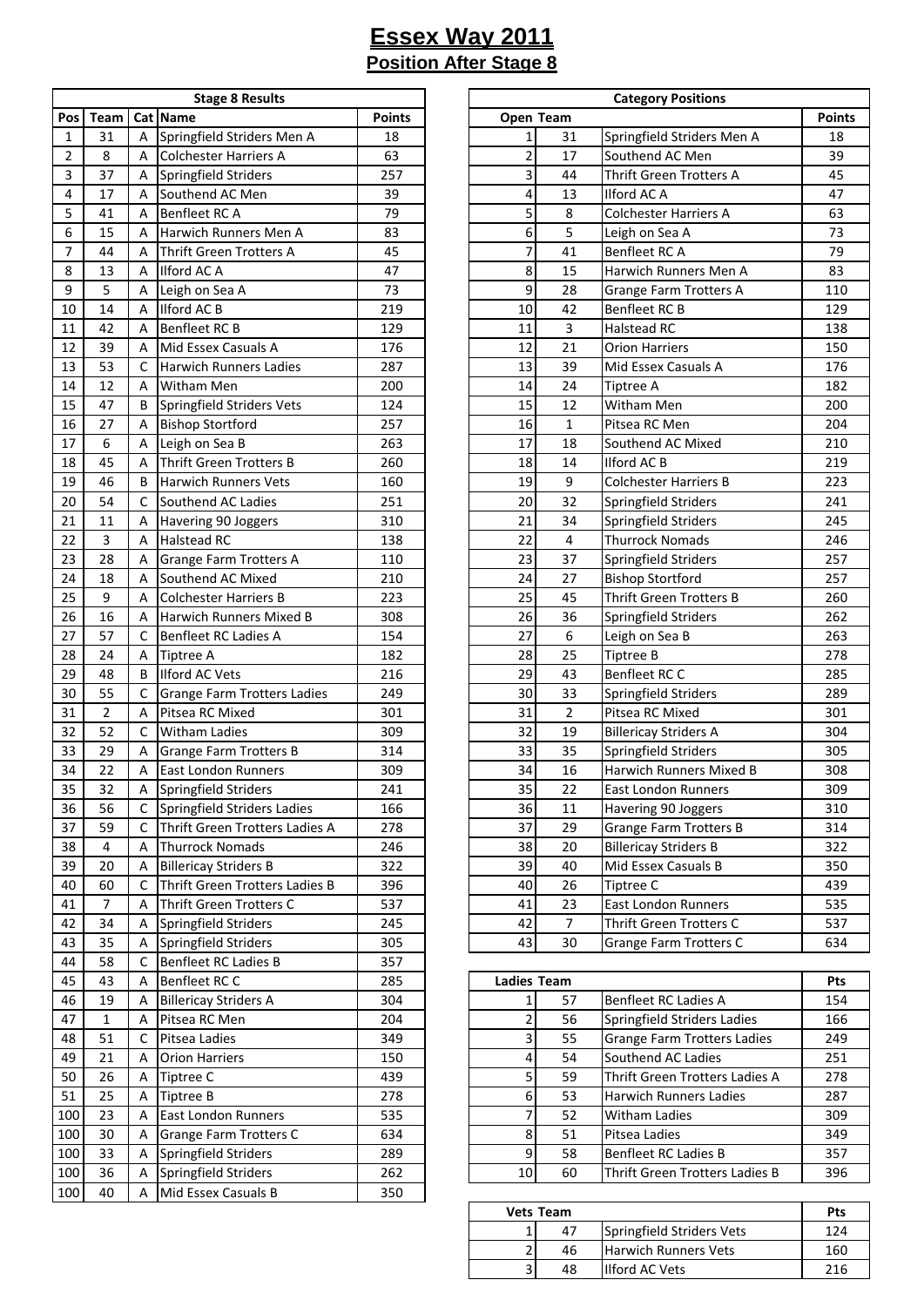|     | <b>Stage 9 Results</b> |   |                                |               |  |  |  |  |  |  |
|-----|------------------------|---|--------------------------------|---------------|--|--|--|--|--|--|
| Pos | Team                   |   | Cat Name                       | <b>Points</b> |  |  |  |  |  |  |
| 1   | 15                     | А | Harwich Runners Men A          | 84            |  |  |  |  |  |  |
| 2   | 12                     | А | Witham Men                     | 202           |  |  |  |  |  |  |
| 3   | 8                      | А | <b>Colchester Harriers A</b>   | 66            |  |  |  |  |  |  |
| 4   | 41                     | А | Benfleet RC A                  | 83            |  |  |  |  |  |  |
| 5   | 31                     | А | Springfield Striders Men A     | 23            |  |  |  |  |  |  |
| 6   | 24                     | А | Tiptree A                      | 188           |  |  |  |  |  |  |
| 7   | 44                     | А | Thrift Green Trotters A        | 52            |  |  |  |  |  |  |
| 8   | 13                     | А | Ilford AC A                    | 55            |  |  |  |  |  |  |
| 9   | 27                     | Α | <b>Bishop Stortford</b>        | 266           |  |  |  |  |  |  |
| 10  | 42                     | Α | Benfleet RC B                  | 139           |  |  |  |  |  |  |
| 11  | 57                     | C | Benfleet RC Ladies A           | 165           |  |  |  |  |  |  |
| 12  | 34                     | Α | Springfield Striders           | 257           |  |  |  |  |  |  |
| 13  | 17                     | Α | Southend AC Men                | 52            |  |  |  |  |  |  |
| 14  | 18                     | А | Southend AC Mixed              | 224           |  |  |  |  |  |  |
| 15  | 46                     |   | <b>Harwich Runners Vets</b>    | 175           |  |  |  |  |  |  |
|     |                        | В |                                |               |  |  |  |  |  |  |
| 16  | 47                     | В | Springfield Striders Vets      | 140           |  |  |  |  |  |  |
| 17  | 3                      | А | <b>Halstead RC</b>             | 155           |  |  |  |  |  |  |
| 18  | 54                     | С | Southend AC Ladies             | 269           |  |  |  |  |  |  |
| 19  | 45                     | А | <b>Thrift Green Trotters B</b> | 279           |  |  |  |  |  |  |
| 20  | 36                     | А | Springfield Striders           | 282           |  |  |  |  |  |  |
| 21  | 16                     | А | Harwich Runners Mixed B        | 329           |  |  |  |  |  |  |
| 22  | 9                      | Α | <b>Colchester Harriers B</b>   | 245           |  |  |  |  |  |  |
| 23  | 28                     | Α | Grange Farm Trotters A         | 133           |  |  |  |  |  |  |
| 24  | 5                      | А | Leigh on Sea A                 | 97            |  |  |  |  |  |  |
| 25  | 29                     | А | <b>Grange Farm Trotters B</b>  | 339           |  |  |  |  |  |  |
| 26  | 39                     | Α | Mid Essex Casuals A            | 202           |  |  |  |  |  |  |
| 27  | 32                     | Α | Springfield Striders           | 268           |  |  |  |  |  |  |
| 28  | 55                     | C | Grange Farm Trotters Ladies    | 277           |  |  |  |  |  |  |
| 29  | 26                     | А | Tiptree C                      | 468           |  |  |  |  |  |  |
| 30  | 19                     | Α | <b>Billericay Striders A</b>   | 334           |  |  |  |  |  |  |
| 31  | 1                      | А | Pitsea RC Men                  | 235           |  |  |  |  |  |  |
| 32  | 53                     | С | <b>Harwich Runners Ladies</b>  | 319           |  |  |  |  |  |  |
| 33  | 48                     | В | Ilford AC Vets                 | 249           |  |  |  |  |  |  |
| 34  | 37                     | Α | Springfield Striders           | 291           |  |  |  |  |  |  |
| 35  | 56                     | С | Springfield Striders Ladies    | 201           |  |  |  |  |  |  |
| 36  | 25                     | А | Tiptree B                      | 314           |  |  |  |  |  |  |
| 37  | 21                     | А | <b>Orion Harriers</b>          | 187           |  |  |  |  |  |  |
| 38  | 35                     | А | Springfield Striders           | 343           |  |  |  |  |  |  |
| 39  | 58                     | C | Benfleet RC Ladies B           | 396           |  |  |  |  |  |  |
| 40  | 40                     | Α | Mid Essex Casuals B            | 390           |  |  |  |  |  |  |
| 41  | $\overline{2}$         | А | Pitsea RC Mixed                | 342           |  |  |  |  |  |  |
| 42  | 20                     | А | <b>Billericay Striders B</b>   | 364           |  |  |  |  |  |  |
| 43  | 4                      | Α | <b>Thurrock Nomads</b>         | 289           |  |  |  |  |  |  |
| 44  | 43                     | Α | Benfleet RC C                  | 329           |  |  |  |  |  |  |
| 45  | 30                     | А | Grange Farm Trotters C         | 679           |  |  |  |  |  |  |
| 46  | 6                      | Α | Leigh on Sea B                 | 309           |  |  |  |  |  |  |
| 47  | 52                     | С | Witham Ladies                  | 356           |  |  |  |  |  |  |
| 48  | 33                     | Α | Springfield Striders           | 337           |  |  |  |  |  |  |
| 49  | 14                     | А | Ilford AC B                    | 268           |  |  |  |  |  |  |
| 50  |                        |   |                                |               |  |  |  |  |  |  |
|     | 51                     | с | Pitsea Ladies                  | 399           |  |  |  |  |  |  |
| 51  | 59                     | С | Thrift Green Trotters Ladies A | 329           |  |  |  |  |  |  |
| 52  | 11                     | А | Havering 90 Joggers            | 362           |  |  |  |  |  |  |
| 53  | 60                     | C | Thrift Green Trotters Ladies B | 449           |  |  |  |  |  |  |
| 54  | 7                      | А | Thrift Green Trotters C        | 591           |  |  |  |  |  |  |
| 100 | 22                     | А | <b>East London Runners</b>     | 409           |  |  |  |  |  |  |
| 100 | 23                     | А | East London Runners            | 635           |  |  |  |  |  |  |

|                         |                |                | <b>Stage 9 Results</b>             |               |                |                 | <b>Category Positions</b>      |               |
|-------------------------|----------------|----------------|------------------------------------|---------------|----------------|-----------------|--------------------------------|---------------|
| Pos                     | <b>Team</b>    |                | Cat Name                           | <b>Points</b> | Open Team      |                 |                                | <b>Points</b> |
| $\mathbf{1}$            | 15             | A              | Harwich Runners Men A              | 84            | $\mathbf{1}$   | 31              | Springfield Striders Men A     | 23            |
| $\overline{2}$          | 12             | Α              | Witham Men                         | 202           | $\overline{c}$ | 44              | Thrift Green Trotters A        | 52            |
| $\overline{\mathbf{3}}$ | 8              | A              | <b>Colchester Harriers A</b>       | 66            | 3              | 17              | Southend AC Men                | 52            |
| $\overline{4}$          | 41             | A              | Benfleet RC A                      | 83            | 4              | 13              | Ilford AC A                    | 55            |
| 5                       | 31             | A              | Springfield Striders Men A         | 23            | 5              | 8               | <b>Colchester Harriers A</b>   | 66            |
| 6                       | 24             | A              | <b>Tiptree A</b>                   | 188           | 6              | 41              | Benfleet RC A                  | 83            |
| 7                       | 44             | A              | Thrift Green Trotters A            | 52            | 7              | 15              | Harwich Runners Men A          | 84            |
| 8                       | 13             | A              | Ilford AC A                        | 55            | 8              | 5               | Leigh on Sea A                 | 97            |
| 9                       | 27             | Α              | <b>Bishop Stortford</b>            | 266           | 9              | 28              | <b>Grange Farm Trotters A</b>  | 133           |
| 10                      | 42             | Α              | <b>Benfleet RC B</b>               | 139           | 10             | 42              | Benfleet RC B                  | 139           |
| 11                      | 57             | C              | Benfleet RC Ladies A               | 165           | 11             | 3               | <b>Halstead RC</b>             | 155           |
| 12                      | 34             | Α              | Springfield Striders               | 257           | 12             | 21              | <b>Orion Harriers</b>          | 187           |
| 13                      | 17             | A              | Southend AC Men                    | 52            | 13             | 24              | <b>Tiptree A</b>               | 188           |
| 14                      | 18             | A              | Southend AC Mixed                  | 224           | 14             | 12              | Witham Men                     | 202           |
| 15                      | 46             | B              | <b>Harwich Runners Vets</b>        | 175           | 15             | 39              | Mid Essex Casuals A            | 202           |
| 16                      | 47             | B              | Springfield Striders Vets          | 140           | 16             | 18              | Southend AC Mixed              | 224           |
| 17                      | $\overline{3}$ | A              | <b>Halstead RC</b>                 | 155           | 17             | $\mathbf{1}$    | Pitsea RC Men                  | 235           |
| 18                      | 54             | C              | Southend AC Ladies                 | 269           | 18             | 9               | <b>Colchester Harriers B</b>   | 245           |
| 19                      | 45             | A              | Thrift Green Trotters B            | 279           | 19             | 34              | Springfield Striders           | 257           |
| 20                      | 36             | Α              | Springfield Striders               | 282           | 20             | 27              | <b>Bishop Stortford</b>        | 266           |
| 21                      | 16             | Α              | <b>Harwich Runners Mixed B</b>     | 329           | 21             | 32              | Springfield Striders           | 268           |
| 22                      | 9              | A              | <b>Colchester Harriers B</b>       | 245           | 22             | 14              | <b>Ilford AC B</b>             | 268           |
| 23                      | 28             | A              | <b>Grange Farm Trotters A</b>      | 133           | 23             | 45              | <b>Thrift Green Trotters B</b> | 279           |
| 24                      | 5              | A              | Leigh on Sea A                     | 97            | 24             | 36              | Springfield Striders           | 282           |
| 25                      | 29             | A              | <b>Grange Farm Trotters B</b>      | 339           | 25             | $\overline{4}$  | <b>Thurrock Nomads</b>         | 289           |
| 26                      | 39             | Α              | Mid Essex Casuals A                | 202           | 26             | 37              | Springfield Striders           | 291           |
| 27                      | 32             | Α              | Springfield Striders               | 268           | 27             | 6               | Leigh on Sea B                 | 309           |
| 28                      | 55             | C              | <b>Grange Farm Trotters Ladies</b> | 277           | 28             | 25              | <b>Tiptree B</b>               | 314           |
| 29                      | 26             | A              | Tiptree C                          | 468           | 29             | 16              | Harwich Runners Mixed B        | 329           |
| 30                      | 19             | Α              | <b>Billericay Striders A</b>       | 334           | 30             | 43              | <b>Benfleet RC C</b>           | 329           |
| 31                      | $\mathbf{1}$   | Α              | Pitsea RC Men                      | 235           | 31             | 19              | <b>Billericay Striders A</b>   | 334           |
| 32                      | 53             | C              | <b>Harwich Runners Ladies</b>      | 319           | 32             | 33              | Springfield Striders           | 337           |
| 33                      | 48             | B              | Ilford AC Vets                     | 249           | 33             | 29              | <b>Grange Farm Trotters B</b>  | 339           |
| 34                      | 37             | Α              | Springfield Striders               | 291           | 34             | $\overline{2}$  | Pitsea RC Mixed                | 342           |
| $\overline{35}$         | 56             | $\overline{C}$ | Springfield Striders Ladies        | 201           | 35             | $\overline{35}$ | Springfield Striders           | 343           |
| 36                      | 25             | Α              | Tiptree B                          | 314           | 36             | 11              | Havering 90 Joggers            | 362           |
| 37                      | 21             | Α              | <b>Orion Harriers</b>              | 187           | 37             | 20              | <b>Billericay Striders B</b>   | 364           |
| 38                      | 35             | Α              | Springfield Striders               | 343           | 38             | 40              | Mid Essex Casuals B            | 390           |
| 39                      | 58             | с              | Benfleet RC Ladies B               | 396           | 39             | 22              | <b>East London Runners</b>     | 409           |
| 40                      | 40             | Α              | Mid Essex Casuals B                | 390           | 40             | 26              | Tiptree C                      | 468           |
| 41                      | $\overline{2}$ | A              | Pitsea RC Mixed                    | 342           | 41             | 7               | Thrift Green Trotters C        | 591           |
| 42                      | 20             | Α              | <b>Billericay Striders B</b>       | 364           | 42             | 23              | <b>East London Runners</b>     | 635           |
| 43                      | $\overline{4}$ | Α              | <b>Thurrock Nomads</b>             | 289           | 43             | 30              | Grange Farm Trotters C         | 679           |

| 45  | 30 | $\overline{A}$ | Grange Farm Trotters C         | 679 |    | <b>Ladies Team</b> |                                    |     |
|-----|----|----------------|--------------------------------|-----|----|--------------------|------------------------------------|-----|
| 46  | 6  |                | Leigh on Sea B                 | 309 |    | 57                 | Benfleet RC Ladies A               | 165 |
| 47  | 52 |                | Witham Ladies                  | 356 |    | 56                 | Springfield Striders Ladies        | 201 |
| 48  | 33 |                | Springfield Striders           | 337 |    | 54                 | Southend AC Ladies                 | 269 |
| 49  | 14 |                | Ilford AC B                    | 268 |    | 55                 | <b>Grange Farm Trotters Ladies</b> | 277 |
| 50  | 51 |                | Pitsea Ladies                  | 399 |    | 53                 | Harwich Runners Ladies             | 319 |
| 51  | 59 |                | Thrift Green Trotters Ladies A | 329 |    | 59                 | Thrift Green Trotters Ladies A     | 329 |
| 52  | 11 |                | Havering 90 Joggers            | 362 |    | 52                 | <b>Witham Ladies</b>               | 356 |
| 53  | 60 |                | Thrift Green Trotters Ladies B | 449 |    | 58                 | Benfleet RC Ladies B               | 396 |
| 54  |    |                | Thrift Green Trotters C        | 591 |    | 51                 | Pitsea Ladies                      | 399 |
| 100 | 22 |                | <b>East London Runners</b>     | 409 | 10 | 60                 | Thrift Green Trotters Ladies B     | 449 |

| <b>Vets Team</b> | Pts |                             |     |
|------------------|-----|-----------------------------|-----|
|                  | 47  | Springfield Striders Vets   | 140 |
| ∽                | 46  | <b>Harwich Runners Vets</b> | 175 |
| h                | 48  | <b>Ilford AC Vets</b>       | 249 |